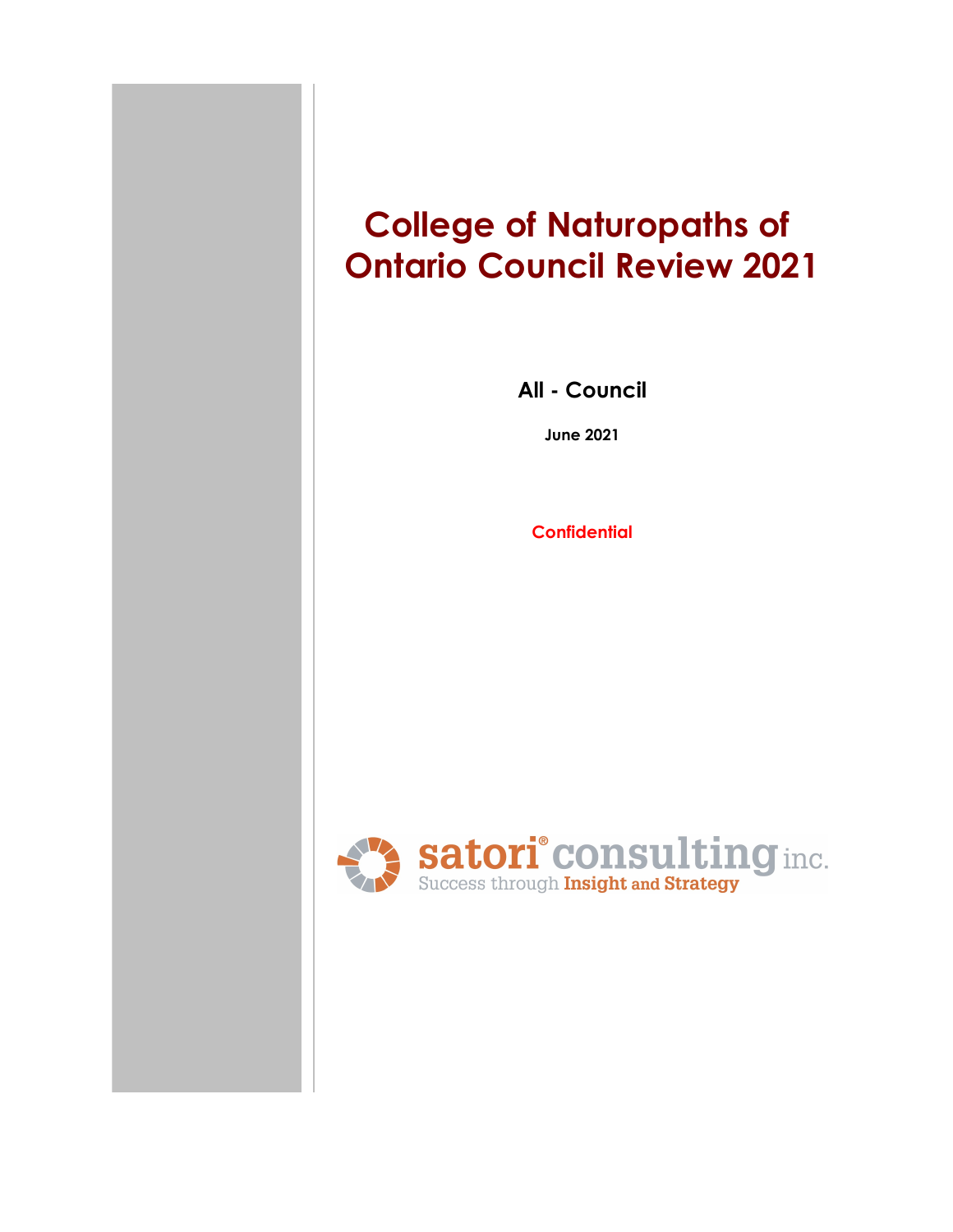**Council Self/Peer Review**

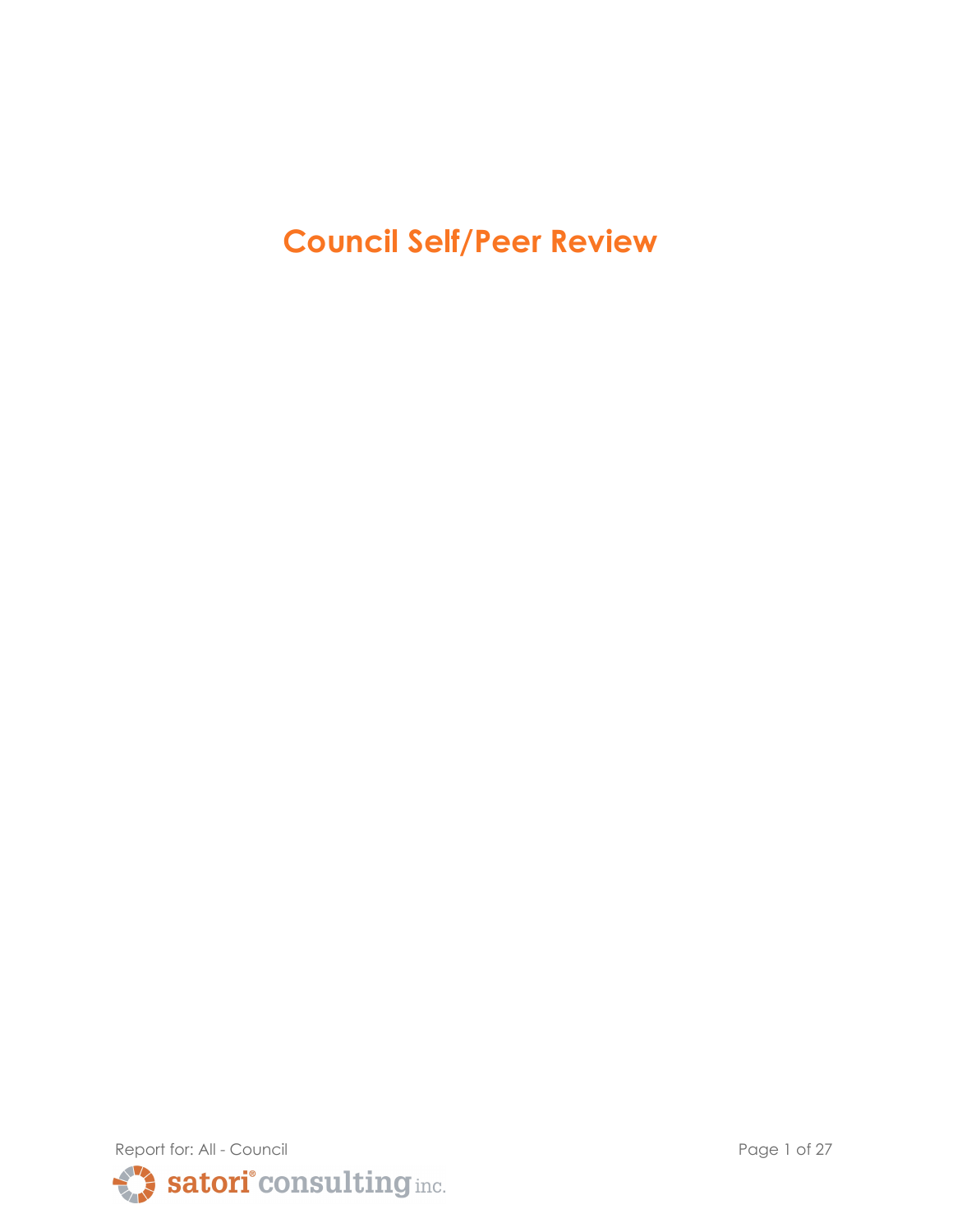# **Average Rating by Competencies**

|    | Competency                         |      |     | <b>Previous Change</b> |
|----|------------------------------------|------|-----|------------------------|
| 1. | <b>Behaviour and Relationships</b> | 9.23 | N/A | N/A                    |
| 2. | Governance                         | 8.87 | N/A | N/A                    |
| 3. | Knowledge                          | 9.00 | N/A | N/A                    |
| 4. | Leadership                         | 8.77 | N/A | N/A                    |

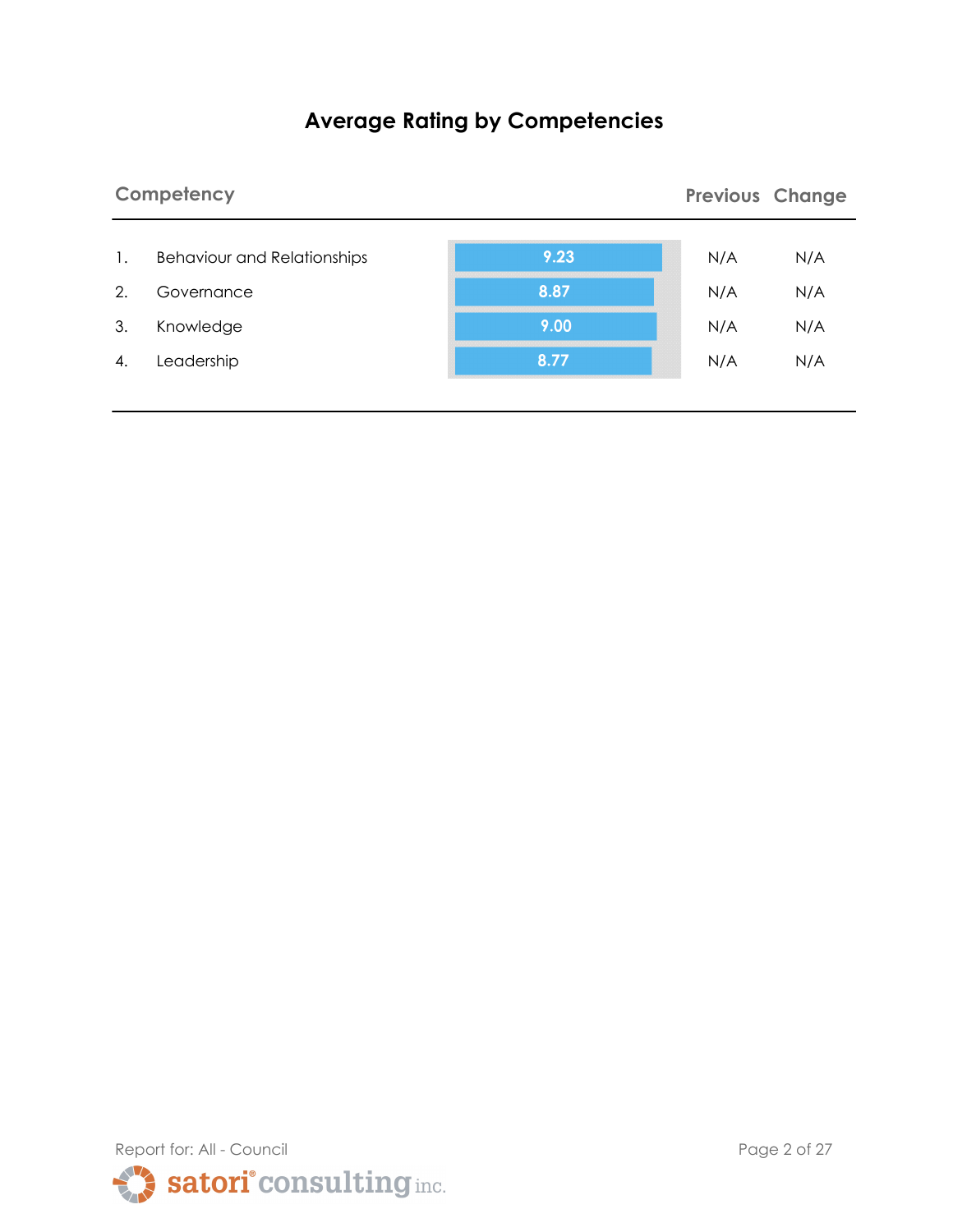## **Competencies**

**\_\_\_\_\_\_\_\_\_\_\_\_\_\_\_\_\_\_\_\_\_\_\_\_\_\_\_\_\_\_\_\_\_\_\_\_\_\_\_\_\_\_\_\_\_\_\_\_\_\_\_\_\_\_\_\_\_\_\_\_\_\_\_\_\_\_\_\_\_**

# **Behaviour and Relationships**

1. Governs courageously always acting in the best interest of the public.

|                                                                                                 | 0         | $\mathbf{I}$        | $\overline{2}$      | $\mathbf{3}$        | $\boldsymbol{4}$        | $5\phantom{1}$ | 6                | $\overline{7}$          | 8         | 9  | 10 | Prev. | Change |
|-------------------------------------------------------------------------------------------------|-----------|---------------------|---------------------|---------------------|-------------------------|----------------|------------------|-------------------------|-----------|----|----|-------|--------|
| <b>Council Ratings</b>                                                                          |           | $\mathbf 0$         | $\mathsf{O}\xspace$ | $\mathsf{O}\xspace$ | $\mathsf{O}\xspace$     | 1              | 3                | 9                       | 26        | 36 | 55 |       |        |
| Overall Average                                                                                 |           |                     |                     |                     |                         | 8.98           |                  |                         |           |    |    | N/A   | N/A    |
| 2. Asks relevant questions to clearly understand issues and topics being<br>discussed.          |           |                     |                     |                     |                         |                |                  |                         |           |    |    |       |        |
|                                                                                                 | $\pmb{o}$ | $\mathbf{I}$        | $\overline{2}$      | $\mathbf{3}$        | $\overline{\mathbf{4}}$ | $5\phantom{1}$ | $\boldsymbol{6}$ | $\overline{7}$          | 8         | 9  | 10 | Prev. | Change |
| <b>Council Ratings</b>                                                                          |           | $\mathsf{O}\xspace$ | $\mathsf O$         | $\mathbf{1}$        | $\mathsf{O}\xspace$     | $\overline{2}$ | $\mathbf{I}$     | 10                      | 39        | 27 | 48 |       |        |
| Overall Average                                                                                 |           |                     |                     |                     |                         | 8.78           |                  |                         |           |    |    | N/A   | N/A    |
| 3. Communicates ideas and concepts effectively.                                                 | 0         | $\mathbf{I}$        | $\boldsymbol{2}$    | $\mathbf{3}$        | $\overline{\mathbf{4}}$ | $5\phantom{1}$ | 6                | $\overline{7}$          | 8         | 9  | 10 | Prev. | Change |
| <b>Council Ratings</b>                                                                          |           | $\overline{0}$      | $\overline{0}$      | $\mathbf 0$         | $\overline{0}$          | $\overline{2}$ | 3                | 8                       | 30        | 35 | 50 |       |        |
| Overall Average                                                                                 |           |                     |                     |                     |                         | 8.9            |                  |                         |           |    |    | N/A   | N/A    |
| 4. Displays a high level of professionalism especially in times of conflict or<br>disagreement. |           |                     |                     |                     |                         |                |                  |                         |           |    |    |       |        |
|                                                                                                 | 0         | $\mathbf{I}$        | $\boldsymbol{2}$    | $\mathbf{3}$        | $\boldsymbol{4}$        | $5\phantom{1}$ | 6                | $\overline{\mathbf{z}}$ | $\pmb{8}$ | 9  | 10 | Prev. | Change |
| <b>Council Ratings</b>                                                                          |           | $\overline{0}$      | $\overline{O}$      | $\mathsf{O}$        | $\mathbf 0$             | $\overline{0}$ | $\overline{2}$   | 5                       | 19        | 25 | 77 |       |        |
| Overall Average                                                                                 |           |                     |                     |                     |                         | 9.33           |                  |                         |           |    |    | N/A   | N/A    |



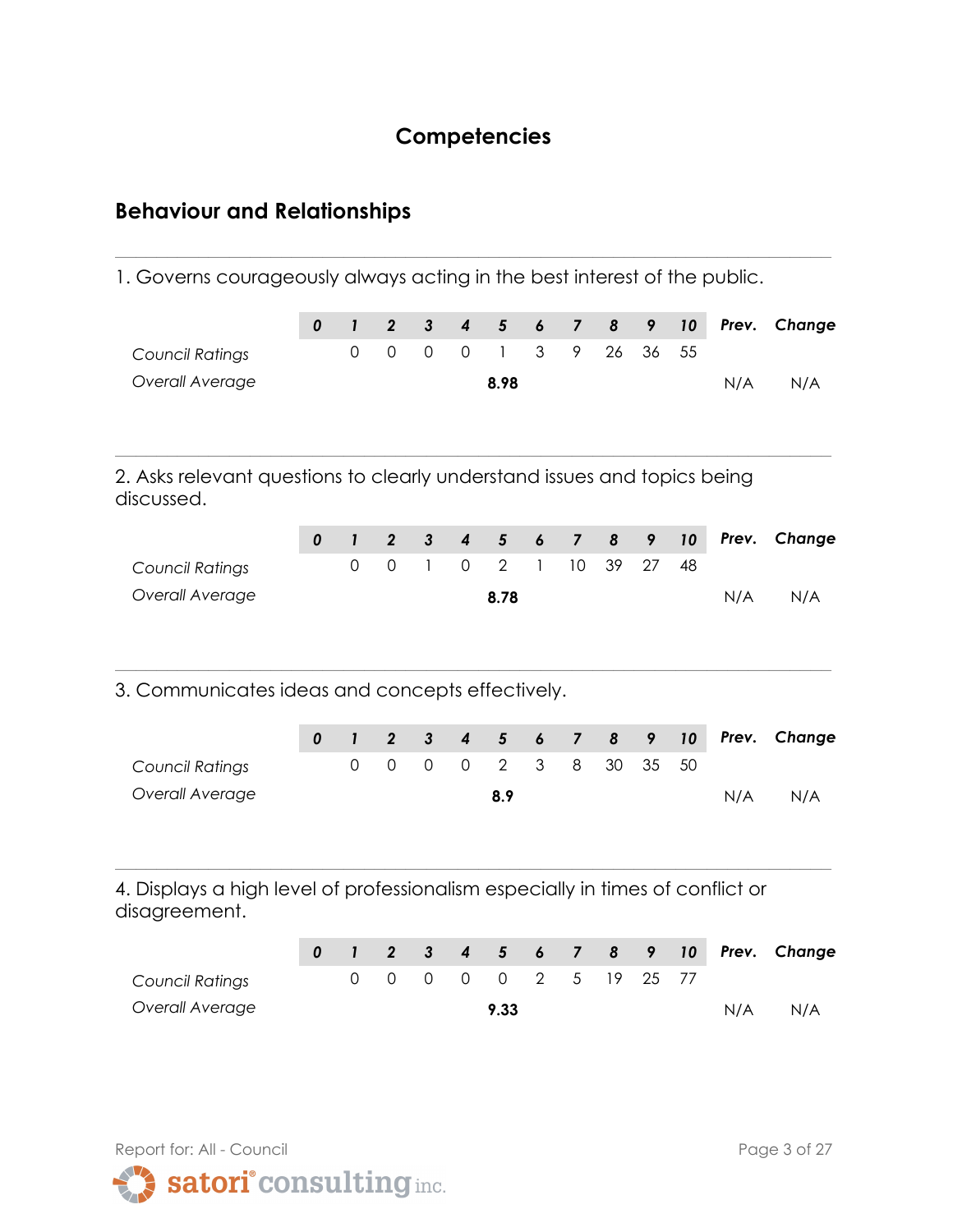5. Embraces diversity of viewpoints and encourages open and effective debate to arrive at the best possible outcome.

**\_\_\_\_\_\_\_\_\_\_\_\_\_\_\_\_\_\_\_\_\_\_\_\_\_\_\_\_\_\_\_\_\_\_\_\_\_\_\_\_\_\_\_\_\_\_\_\_\_\_\_\_\_\_\_\_\_\_\_\_\_\_\_\_\_\_\_\_\_**

|                                                                                                                      | 0 | $\mathbf{1}$   | $\overline{2}$      | $\mathbf{3}$        | 4                | 5              | 6                        | 7                       | 8  | 9  | 10 | Prev. | Change |
|----------------------------------------------------------------------------------------------------------------------|---|----------------|---------------------|---------------------|------------------|----------------|--------------------------|-------------------------|----|----|----|-------|--------|
| <b>Council Ratings</b>                                                                                               |   | $\mathbf 0$    | $\mathsf{O}\xspace$ | $\mathsf{O}\xspace$ | $\mathbf 0$      | $\overline{2}$ | 5                        | 5                       | 15 | 42 | 53 |       |        |
| Overall Average                                                                                                      |   |                |                     |                     |                  | 9.04           |                          |                         |    |    |    | N/A   | N/A    |
| 6. Is always prepared by reading materials in advance of meetings.                                                   |   |                |                     |                     |                  |                |                          |                         |    |    |    |       |        |
|                                                                                                                      | 0 | $\mathbf{I}$   | $\overline{2}$      | $\mathbf{3}$        | 4                | 5              | 6                        | $\overline{\mathbf{z}}$ | 8  | 9  | 10 | Prev. | Change |
| <b>Council Ratings</b>                                                                                               |   | 1              | $\mathsf{O}\xspace$ | $\mathsf{O}\xspace$ | 1                | 1              | $\overline{\mathcal{A}}$ | 5                       | 15 | 18 | 70 |       |        |
| Overall Average                                                                                                      |   |                |                     |                     |                  | 9.14           |                          |                         |    |    |    | N/A   | N/A    |
| 7. Is respectful of the contributions of the Council committees and focuses on<br>building on the work that they do. |   |                |                     |                     |                  |                |                          |                         |    |    |    |       |        |
|                                                                                                                      | 0 | $\mathbf{I}$   | $\boldsymbol{2}$    | $\mathbf{3}$        | $\boldsymbol{4}$ | $5\phantom{1}$ | 6                        | $\overline{7}$          | 8  | 9  | 10 | Prev. | Change |
| <b>Council Ratings</b>                                                                                               |   | $\overline{0}$ | $\mathsf{O}\xspace$ | $\mathsf{O}\xspace$ | $\mathbf 0$      | 1              | $\mathbf 0$              | $\overline{2}$          | 11 | 46 | 75 |       |        |
| Overall Average                                                                                                      |   |                |                     |                     |                  | 9.41           |                          |                         |    |    |    | N/A   | N/A    |
|                                                                                                                      |   |                |                     |                     |                  |                |                          |                         |    |    |    |       |        |

8. Publicly supports Council decisions, policies and position statements taken by the Council. (acts with one voice).

|                        |  |  |                       |  |  |     | 0 1 2 3 4 5 6 7 8 9 10 Prev. Change |
|------------------------|--|--|-----------------------|--|--|-----|-------------------------------------|
| <b>Council Ratings</b> |  |  | 0 0 0 0 0 0 0 0 19 78 |  |  |     |                                     |
| Overall Average        |  |  | 9.8                   |  |  | N/A | N/A                                 |

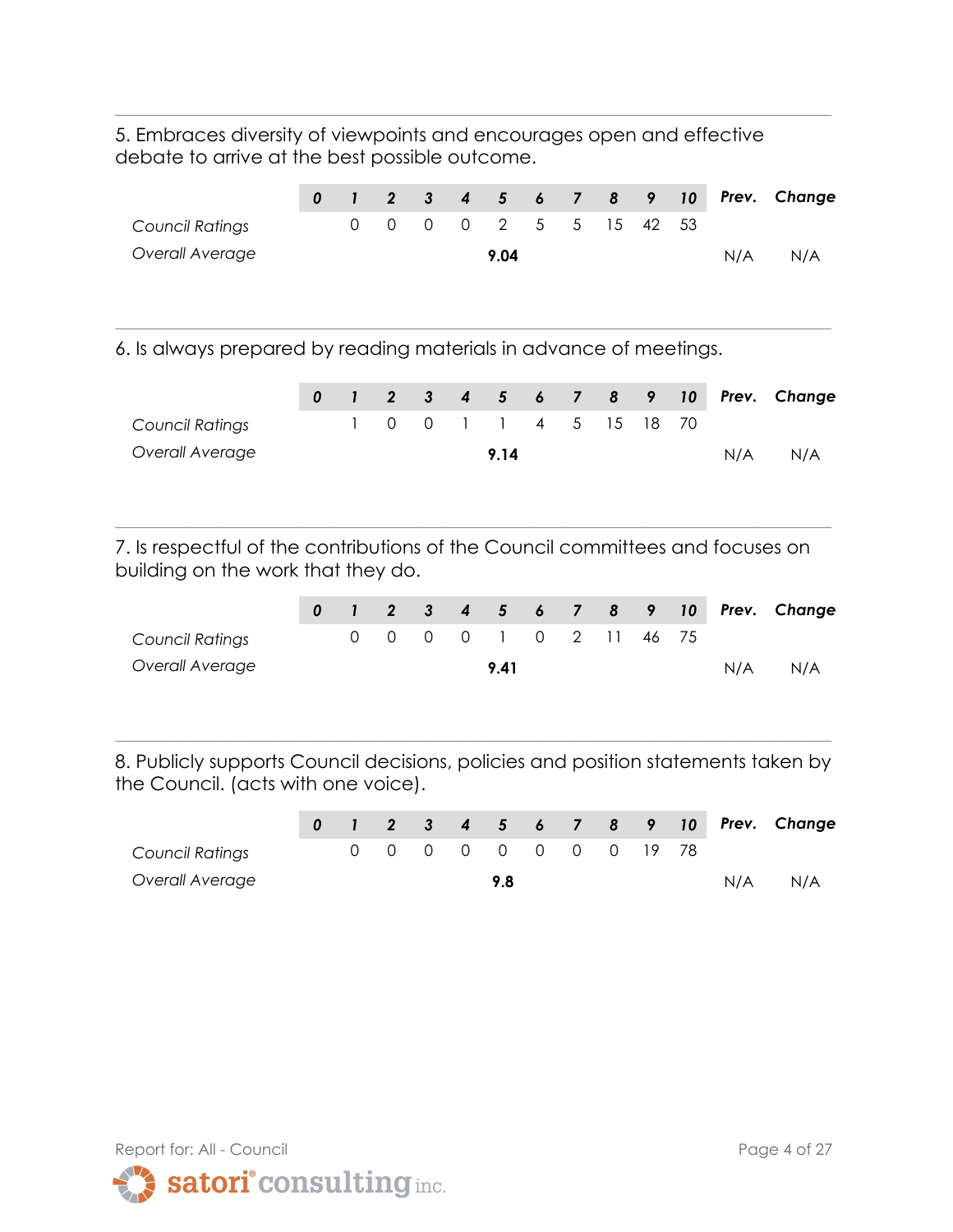9. Takes advantage of Council education opportunities to increase effectiveness as a Council member.

**\_\_\_\_\_\_\_\_\_\_\_\_\_\_\_\_\_\_\_\_\_\_\_\_\_\_\_\_\_\_\_\_\_\_\_\_\_\_\_\_\_\_\_\_\_\_\_\_\_\_\_\_\_\_\_\_\_\_\_\_\_\_\_\_\_\_\_\_\_**

|                                                                                             | $\boldsymbol{0}$ | $\mathbf{I}$                   | $\overline{2}$                   | $\overline{3}$                      | $\overline{\mathbf{4}}$ | 5                 | 6                | $\overline{7}$                | 8              | 9       | 10       | Prev. | Change |
|---------------------------------------------------------------------------------------------|------------------|--------------------------------|----------------------------------|-------------------------------------|-------------------------|-------------------|------------------|-------------------------------|----------------|---------|----------|-------|--------|
| Council Ratings                                                                             |                  | $\mathsf{O}\xspace$            | $\mathsf{O}\xspace$              | $\mathsf{O}\xspace$                 | $\mathbf{1}$            | $\mathbf{I}$      | $\mathbf 0$      | $\overline{2}$                | 17             | 21      | 39       |       |        |
| Overall Average                                                                             |                  |                                |                                  |                                     |                         | 9.11              |                  |                               |                |         |          | N/A   | N/A    |
| 10. Understands and respects the role of Chair.                                             |                  |                                |                                  |                                     |                         |                   |                  |                               |                |         |          |       |        |
|                                                                                             | $\pmb{o}$        | $\mathbf{I}$                   | $\overline{2}$                   | $\mathbf{3}$                        | $\boldsymbol{4}$        | $5\phantom{1}$    | $\boldsymbol{6}$ | $\overline{7}$                | 8              | 9       | 10       | Prev. | Change |
| Council Ratings                                                                             |                  | $\mathsf{O}\xspace$            | $\mathsf{O}\xspace$              | $\mathsf{O}\xspace$                 | $\mathbf 0$             | $\mathbf{1}$      | $\mathbf{I}$     | $\overline{2}$                | 1              | 26      | 111      |       |        |
| Overall Average                                                                             |                  |                                |                                  |                                     |                         | 9.7               |                  |                               |                |         |          | N/A   | N/A    |
| 11. Is respectful and professional.                                                         |                  |                                |                                  |                                     |                         |                   |                  |                               |                |         |          |       |        |
|                                                                                             | 0                | $\mathbf{I}$                   | $\overline{2}$                   | $\mathbf{3}$                        | $\overline{\mathbf{4}}$ | 5                 | $\boldsymbol{6}$ | $\overline{7}$                | 8              | 9       | 10       | Prev. | Change |
| Council Ratings                                                                             |                  | $\mathsf{O}\xspace$            | $\mathsf{O}$                     | $\mathsf{O}\xspace$                 | $\mathbf 0$             | $\overline{0}$    | $\mathbf{I}$     | $\overline{2}$                | $\overline{2}$ | 43      | 94       |       |        |
| Overall Average                                                                             |                  |                                |                                  |                                     |                         | 9.6               |                  |                               |                |         |          | N/A   | N/A    |
| 12. Actively participates in meetings with a balance of listening, thinking and<br>talking. |                  |                                |                                  |                                     |                         |                   |                  |                               |                |         |          |       |        |
|                                                                                             |                  |                                |                                  |                                     |                         |                   |                  |                               |                |         |          |       |        |
| Council Ratings                                                                             | 0                | $\mathbf{I}$<br>$\overline{0}$ | $\boldsymbol{2}$<br>$\mathsf{O}$ | $\mathbf{3}$<br>$\mathsf{O}\xspace$ | $\boldsymbol{4}$<br>3   | 5<br>$\mathbf{I}$ | 6<br>3           | $\overline{\mathbf{z}}$<br>11 | 8<br>20        | 9<br>35 | 10<br>58 | Prev. | Change |
| Overall Average                                                                             |                  |                                |                                  |                                     |                         | 8.91              |                  |                               |                |         |          | N/A   | N/A    |
|                                                                                             |                  |                                |                                  |                                     |                         |                   |                  |                               |                |         |          |       |        |

Report for: All - Council **Page 5 of 27** satori<sup>°</sup>consulting inc.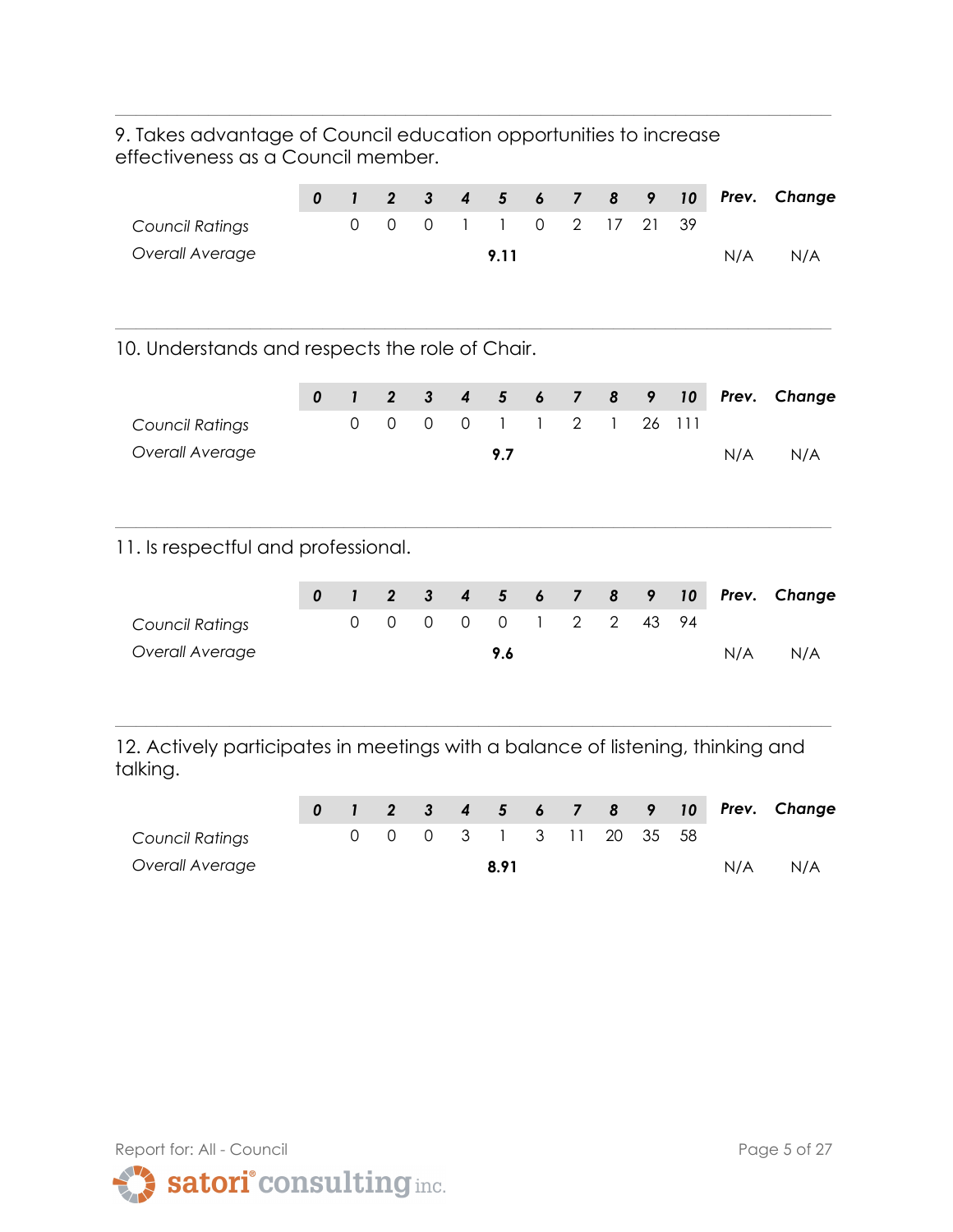## **Governance**

1. Has sufficient understanding of the Regulated Health Professionals Act, 1991, the Naturopathy Act, 2007 to inform their governance role.

**\_\_\_\_\_\_\_\_\_\_\_\_\_\_\_\_\_\_\_\_\_\_\_\_\_\_\_\_\_\_\_\_\_\_\_\_\_\_\_\_\_\_\_\_\_\_\_\_\_\_\_\_\_\_\_\_\_\_\_\_\_\_\_\_\_\_\_\_\_**

|                 |  |  |      |  |                        |  |     | 0 1 2 3 4 5 6 7 8 9 10 Prev. Change |
|-----------------|--|--|------|--|------------------------|--|-----|-------------------------------------|
| Council Ratings |  |  |      |  | 1 0 1 3 3 5 9 12 25 32 |  |     |                                     |
| Overall Average |  |  | 8.41 |  |                        |  | N/A | N/A                                 |
|                 |  |  |      |  |                        |  |     |                                     |

**\_\_\_\_\_\_\_\_\_\_\_\_\_\_\_\_\_\_\_\_\_\_\_\_\_\_\_\_\_\_\_\_\_\_\_\_\_\_\_\_\_\_\_\_\_\_\_\_\_\_\_\_\_\_\_\_\_\_\_\_\_\_\_\_\_\_\_\_\_**

2. Has sufficient knowledge of the regulations, College by-laws and Council policies to inform their governance role.

|                        |  |  |                         |  |  |     | 0 1 2 3 4 5 6 7 8 9 10 Prev. Change |
|------------------------|--|--|-------------------------|--|--|-----|-------------------------------------|
| <b>Council Ratings</b> |  |  | 0 0 1 1 5 4 13 10 32 33 |  |  |     |                                     |
| Overall Average        |  |  | 8.54                    |  |  | N/A | N/A                                 |

3. Approaches tasks with an understanding of the distinction between Council's role to set direction and to provide oversight, and management's role to lead and direct operations.

**\_\_\_\_\_\_\_\_\_\_\_\_\_\_\_\_\_\_\_\_\_\_\_\_\_\_\_\_\_\_\_\_\_\_\_\_\_\_\_\_\_\_\_\_\_\_\_\_\_\_\_\_\_\_\_\_\_\_\_\_\_\_\_\_\_\_\_\_\_**

|                 |  |  |                        |      |  |  |     | 0 1 2 3 4 5 6 7 8 9 10 Prev. Change |
|-----------------|--|--|------------------------|------|--|--|-----|-------------------------------------|
| Council Ratings |  |  | 0 0 1 0 1 0 4 3 4 1 49 |      |  |  |     |                                     |
| Overall Average |  |  |                        | 9.28 |  |  | N/A | N/A                                 |

4. Appropriately questions information and data to gain a clear understanding to appropriately weigh in on decisions.

|                        |  |  |      |  |                        |  |     | 0 1 2 3 4 5 6 7 8 9 10 Prev. Change |
|------------------------|--|--|------|--|------------------------|--|-----|-------------------------------------|
| <b>Council Ratings</b> |  |  |      |  | 0 0 0 2 4 4 9 12 42 42 |  |     |                                     |
| Overall Average        |  |  | 8.77 |  |                        |  | N/A | N/A                                 |

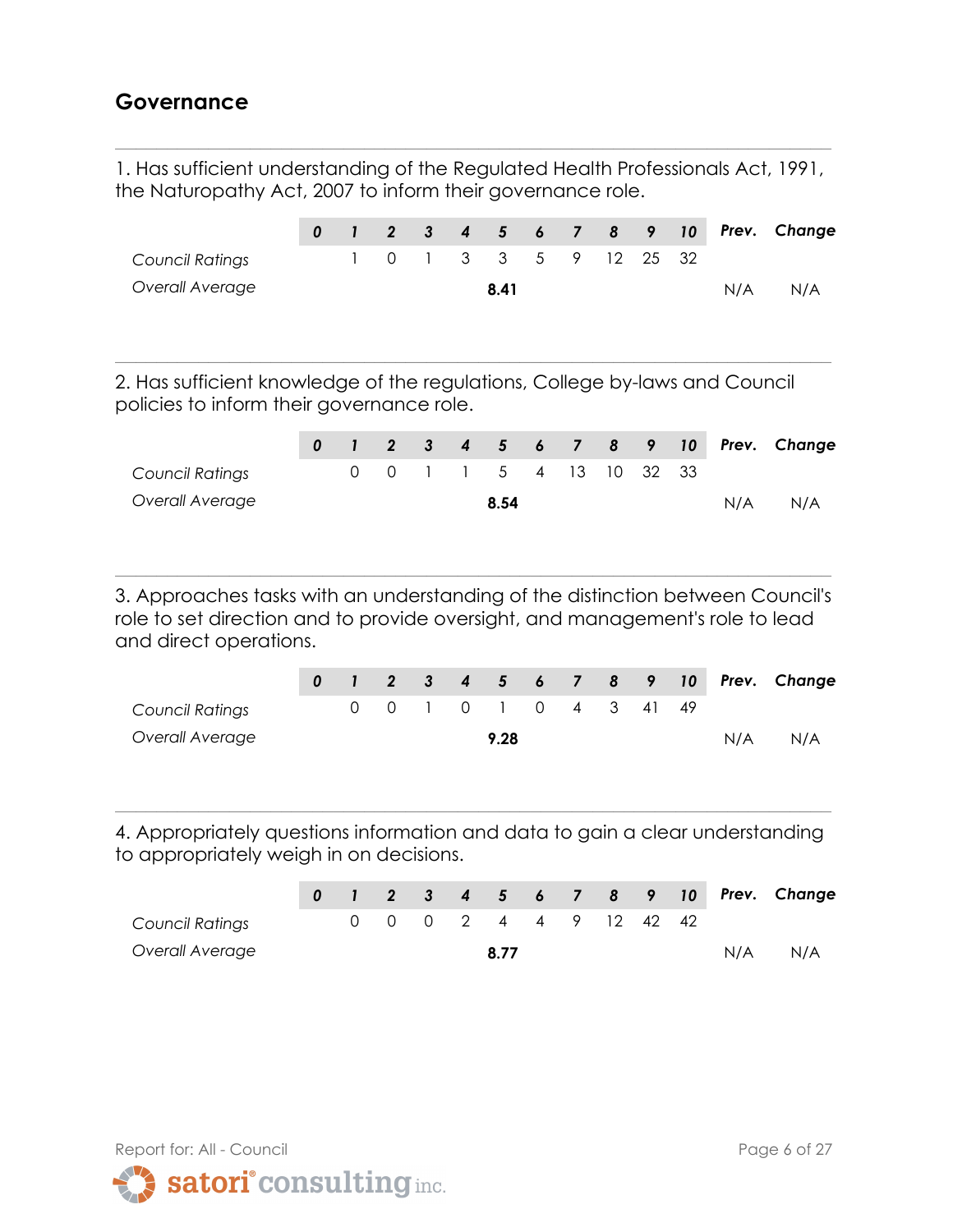5. Demonstrates clarity and independent thought that supports sound decision making.

**\_\_\_\_\_\_\_\_\_\_\_\_\_\_\_\_\_\_\_\_\_\_\_\_\_\_\_\_\_\_\_\_\_\_\_\_\_\_\_\_\_\_\_\_\_\_\_\_\_\_\_\_\_\_\_\_\_\_\_\_\_\_\_\_\_\_\_\_\_**

|                 |  |  |                        |  |  |     | 0 1 2 3 4 5 6 7 8 9 10 Prev. Change |
|-----------------|--|--|------------------------|--|--|-----|-------------------------------------|
| Council Ratings |  |  | 0 0 0 2 0 2 1 16 44 45 |  |  |     |                                     |
| Overall Average |  |  | 9.1                    |  |  | N/A | N/A                                 |

6. Ensures that personal interests are parked and that the interest of the public of Ontario always come first.

**\_\_\_\_\_\_\_\_\_\_\_\_\_\_\_\_\_\_\_\_\_\_\_\_\_\_\_\_\_\_\_\_\_\_\_\_\_\_\_\_\_\_\_\_\_\_\_\_\_\_\_\_\_\_\_\_\_\_\_\_\_\_\_\_\_\_\_\_\_**

|                 |  |  |                       |  |  |     | 0 1 2 3 4 5 6 7 8 9 10 Prev. Change |
|-----------------|--|--|-----------------------|--|--|-----|-------------------------------------|
| Council Ratings |  |  | 0 0 0 0 0 1 4 7 49 54 |  |  |     |                                     |
| Overall Average |  |  | 9.31                  |  |  | N/A | N/A                                 |

7. Maintains confidentiality as set out in section (36)1 of the Regulated health Professions Act, 1991 and complies with conflict of interest requirements as set out in the by-laws and Council policy.

**\_\_\_\_\_\_\_\_\_\_\_\_\_\_\_\_\_\_\_\_\_\_\_\_\_\_\_\_\_\_\_\_\_\_\_\_\_\_\_\_\_\_\_\_\_\_\_\_\_\_\_\_\_\_\_\_\_\_\_\_\_\_\_\_\_\_\_\_\_**

|                 |  |  |  |  |                       |     | 0 1 2 3 4 5 6 7 8 9 10 Prev. Change |
|-----------------|--|--|--|--|-----------------------|-----|-------------------------------------|
| Council Ratings |  |  |  |  | 0 0 0 0 1 0 1 0 26 86 |     |                                     |
| Overall Average |  |  |  |  |                       | N/A | N/A                                 |

8. Is ready to take on the responsibility of being Council Chair and has the skills and abilities important for this role.

|                 |  |  |      |                         |  |     | 0 1 2 3 4 5 6 7 8 9 10 Prev. Change |
|-----------------|--|--|------|-------------------------|--|-----|-------------------------------------|
| Council Ratings |  |  |      | 0 2 2 1 3 8 14 11 18 33 |  |     |                                     |
| Overall Average |  |  | 8.21 |                         |  | N/A | N/A                                 |

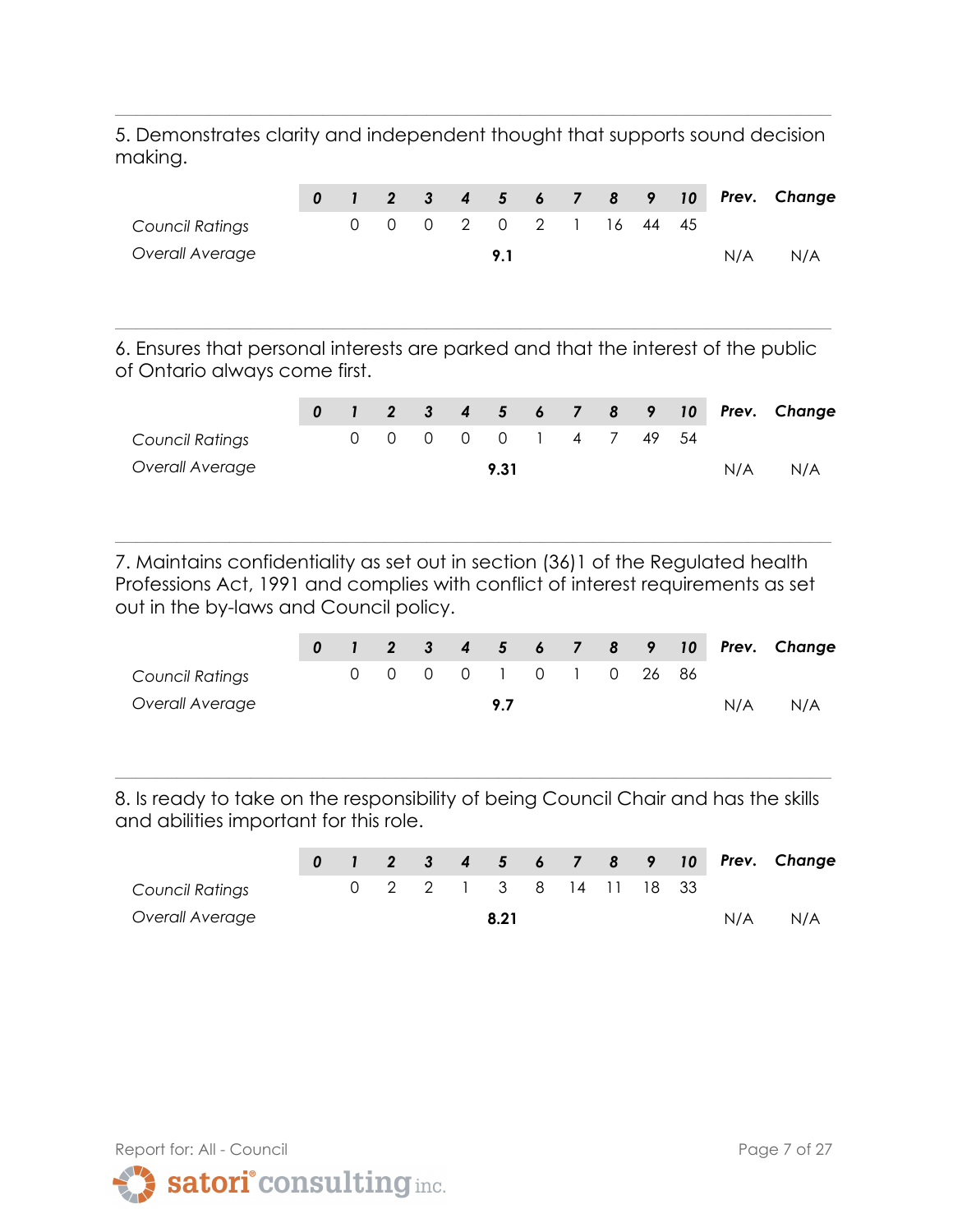9. Always acts independent of management.

|                 |  |                         |  |      |  |  |     | 0 1 2 3 4 5 6 7 8 9 10 Prev. Change |
|-----------------|--|-------------------------|--|------|--|--|-----|-------------------------------------|
| Council Ratings |  | 0 14 0 0 0 0 0 15 24 42 |  |      |  |  |     |                                     |
| Overall Average |  |                         |  | 8.25 |  |  | N/A | N/A                                 |

**\_\_\_\_\_\_\_\_\_\_\_\_\_\_\_\_\_\_\_\_\_\_\_\_\_\_\_\_\_\_\_\_\_\_\_\_\_\_\_\_\_\_\_\_\_\_\_\_\_\_\_\_\_\_\_\_\_\_\_\_\_\_\_\_\_\_\_\_\_**

**\_\_\_\_\_\_\_\_\_\_\_\_\_\_\_\_\_\_\_\_\_\_\_\_\_\_\_\_\_\_\_\_\_\_\_\_\_\_\_\_\_\_\_\_\_\_\_\_\_\_\_\_\_\_\_\_\_\_\_\_\_\_\_\_\_\_\_\_\_**

10. Appropriately questions information presented by management.

|                        |  |  |      |                         |  |     | 0 1 2 3 4 5 6 7 8 9 10 Prev. Change |
|------------------------|--|--|------|-------------------------|--|-----|-------------------------------------|
| <b>Council Ratings</b> |  |  |      | 0 0 0 0 2 1 10 31 23 46 |  |     |                                     |
| Overall Average        |  |  | 8.86 |                         |  | N/A | N/A                                 |

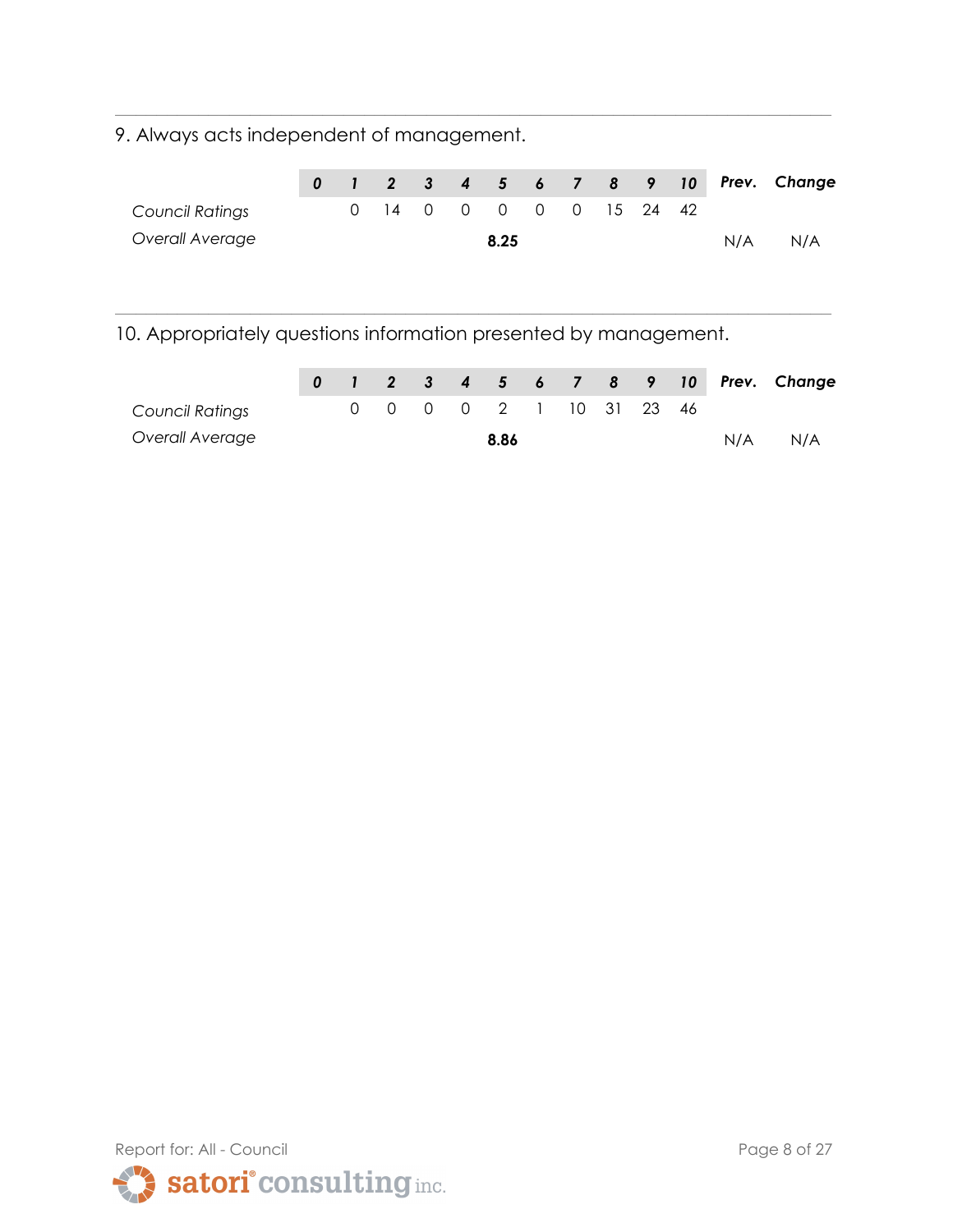## **Knowledge**

1. Clearly understands the strategic directions as set out in the Ends policies, including the vision and mission, and effectively links decisions to strategy.

**\_\_\_\_\_\_\_\_\_\_\_\_\_\_\_\_\_\_\_\_\_\_\_\_\_\_\_\_\_\_\_\_\_\_\_\_\_\_\_\_\_\_\_\_\_\_\_\_\_\_\_\_\_\_\_\_\_\_\_\_\_\_\_\_\_\_\_\_\_**

|                                                                                                | 0 |   | 2 <sup>2</sup> | $\mathbf{3}$ | $\boldsymbol{4}$ | $\overline{\phantom{0}}$ | $\boldsymbol{6}$ | $\overline{\phantom{a}}$ | 8  | 9  | 10 | Prev. | Change |
|------------------------------------------------------------------------------------------------|---|---|----------------|--------------|------------------|--------------------------|------------------|--------------------------|----|----|----|-------|--------|
| Council Ratings                                                                                |   | 0 |                |              | 0                | $\overline{2}$           | 7                | 7                        | 10 | 18 | 48 |       |        |
| Overall Average                                                                                |   |   |                |              |                  | 8.81                     |                  |                          |    |    |    | N/A   | N/A    |
| 2. Has a good understanding of key areas of risk and associated risk mitigation<br>strategies. |   |   |                |              |                  |                          |                  |                          |    |    |    |       |        |
|                                                                                                | 0 |   | 2 <sup>2</sup> | $\mathbf{3}$ | $\boldsymbol{4}$ | 5                        | -6               | $\overline{\phantom{a}}$ | 8  | 9  | 10 | Prev. | Change |
| Council Ratings                                                                                |   | 0 | $\Omega$       | 0            |                  | $\Omega$                 |                  | 14                       | 8  | 26 | 39 |       |        |
| Overall Average                                                                                |   |   |                |              |                  | 8.94                     |                  |                          |    |    |    | N/A   | N/A    |

3. Has a good understanding of the College's financial performance.

|                        |  |  |      |                        |  |     | 0 1 2 3 4 5 6 7 8 9 10 Prev. Change |
|------------------------|--|--|------|------------------------|--|-----|-------------------------------------|
| <b>Council Ratings</b> |  |  |      | 0 0 0 0 1 0 11 3 41 45 |  |     |                                     |
| Overall Average        |  |  | 9.16 |                        |  | N/A | N/A                                 |

**\_\_\_\_\_\_\_\_\_\_\_\_\_\_\_\_\_\_\_\_\_\_\_\_\_\_\_\_\_\_\_\_\_\_\_\_\_\_\_\_\_\_\_\_\_\_\_\_\_\_\_\_\_\_\_\_\_\_\_\_\_\_\_\_\_\_\_\_\_**

4. Understands relevant legislation, regulations, and obligations pertinent to the College.

|                        |  |  |      |                         |  |     | 0 1 2 3 4 5 6 7 8 9 10 Prev. Change |
|------------------------|--|--|------|-------------------------|--|-----|-------------------------------------|
| <b>Council Ratings</b> |  |  |      | 0 0 1 1 3 3 11 17 21 47 |  |     |                                     |
| Overall Average        |  |  | 8.77 |                         |  | N/A | N/A                                 |

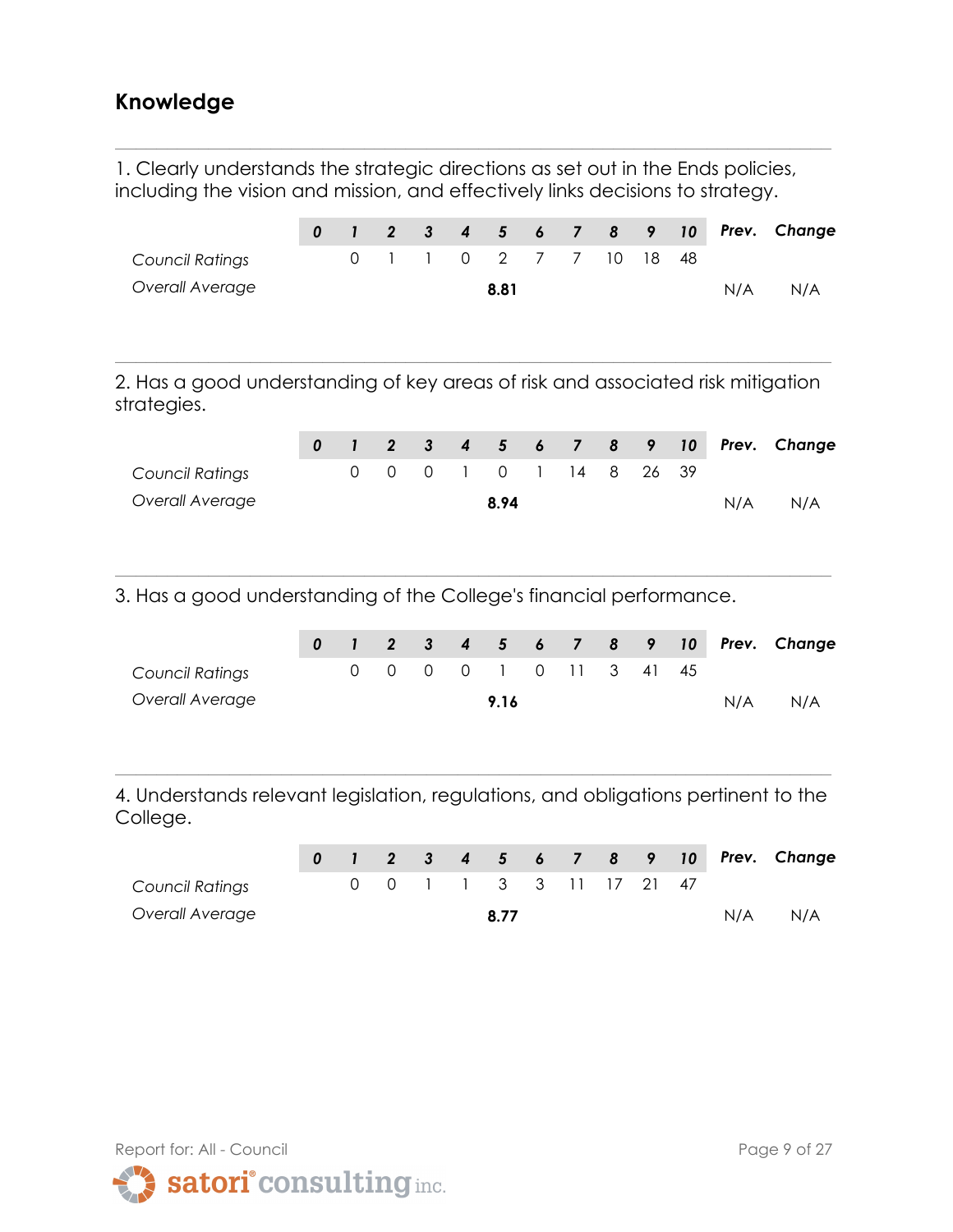5. Governs effectively through times of change and uncertainty.

|                 |  |  |      |  |                        |  |     | 0 1 2 3 4 5 6 7 8 9 10 Prev. Change |
|-----------------|--|--|------|--|------------------------|--|-----|-------------------------------------|
| Council Ratings |  |  |      |  | 0 0 0 1 0 0 1 13 26 50 |  |     |                                     |
| Overall Average |  |  | 9.33 |  |                        |  | N/A | N/A                                 |

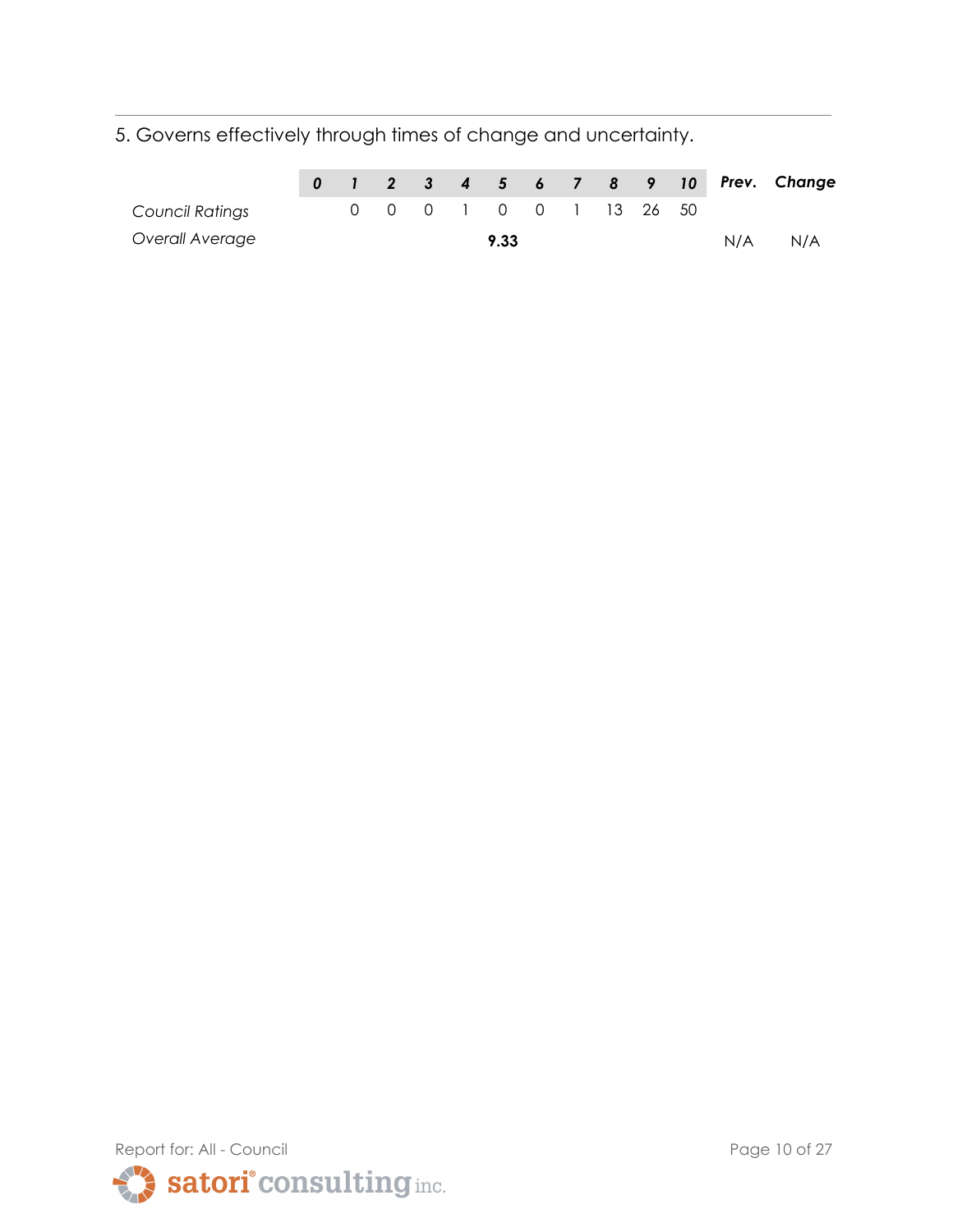## **Leadership**

1. Actively seeks out ways to improve Council performance.

|                 |  |  |      |  |                        |  |     | 0 1 2 3 4 5 6 7 8 9 10 Prev. Change |
|-----------------|--|--|------|--|------------------------|--|-----|-------------------------------------|
| Council Ratings |  |  |      |  | 0 0 0 0 3 15 6 19 8 34 |  |     |                                     |
| Overall Average |  |  | 8.36 |  |                        |  | N/A | N/A                                 |

**\_\_\_\_\_\_\_\_\_\_\_\_\_\_\_\_\_\_\_\_\_\_\_\_\_\_\_\_\_\_\_\_\_\_\_\_\_\_\_\_\_\_\_\_\_\_\_\_\_\_\_\_\_\_\_\_\_\_\_\_\_\_\_\_\_\_\_\_\_**

2. Listens attentively to others' viewpoints and encourages contributions from others.

**\_\_\_\_\_\_\_\_\_\_\_\_\_\_\_\_\_\_\_\_\_\_\_\_\_\_\_\_\_\_\_\_\_\_\_\_\_\_\_\_\_\_\_\_\_\_\_\_\_\_\_\_\_\_\_\_\_\_\_\_\_\_\_\_\_\_\_\_\_**

|                        |  |  |      |  |                        |  |     | 0 1 2 3 4 5 6 7 8 9 10 Prev. Change |
|------------------------|--|--|------|--|------------------------|--|-----|-------------------------------------|
| <b>Council Ratings</b> |  |  |      |  | 0 0 0 0 1 0 9 44 10 52 |  |     |                                     |
| Overall Average        |  |  | 8.88 |  |                        |  | N/A | N/A                                 |

**\_\_\_\_\_\_\_\_\_\_\_\_\_\_\_\_\_\_\_\_\_\_\_\_\_\_\_\_\_\_\_\_\_\_\_\_\_\_\_\_\_\_\_\_\_\_\_\_\_\_\_\_\_\_\_\_\_\_\_\_\_\_\_\_\_\_\_\_\_**

3. Willingly acts as a mentor for other Council members where appropriate.

|                 |  |  |      |                        |  |     | 0 1 2 3 4 5 6 7 8 9 10 Prev. Change |
|-----------------|--|--|------|------------------------|--|-----|-------------------------------------|
| Council Ratings |  |  |      | 0 0 0 2 1 8 12 11 9 29 |  |     |                                     |
| Overall Average |  |  | 8.39 |                        |  | N/A | N/A                                 |

**\_\_\_\_\_\_\_\_\_\_\_\_\_\_\_\_\_\_\_\_\_\_\_\_\_\_\_\_\_\_\_\_\_\_\_\_\_\_\_\_\_\_\_\_\_\_\_\_\_\_\_\_\_\_\_\_\_\_\_\_\_\_\_\_\_\_\_\_\_**

4. Makes a valuable contribution to the functioning of the Council.

|                        |  |  |      |  |                        |  |     | 0 1 2 3 4 5 6 7 8 9 10 Prev. Change |
|------------------------|--|--|------|--|------------------------|--|-----|-------------------------------------|
| <b>Council Ratings</b> |  |  |      |  | 0 0 0 0 3 3 9 23 31 46 |  |     |                                     |
| Overall Average        |  |  | 8.86 |  |                        |  | N/A | N/A                                 |

5. Actively champions the values of the College.

|                        |  |  |      |  |                        |     | 0 1 2 3 4 5 6 7 8 9 10 Prev. Change |
|------------------------|--|--|------|--|------------------------|-----|-------------------------------------|
| <b>Council Ratings</b> |  |  |      |  | 0 0 0 0 0 1 6 21 26 52 |     |                                     |
| Overall Average        |  |  | 9.15 |  |                        | N/A | N/A                                 |

**\_\_\_\_\_\_\_\_\_\_\_\_\_\_\_\_\_\_\_\_\_\_\_\_\_\_\_\_\_\_\_\_\_\_\_\_\_\_\_\_\_\_\_\_\_\_\_\_\_\_\_\_\_\_\_\_\_\_\_\_\_\_\_\_\_\_\_\_\_**

Report for: All - Council **Page 11 of 27** 

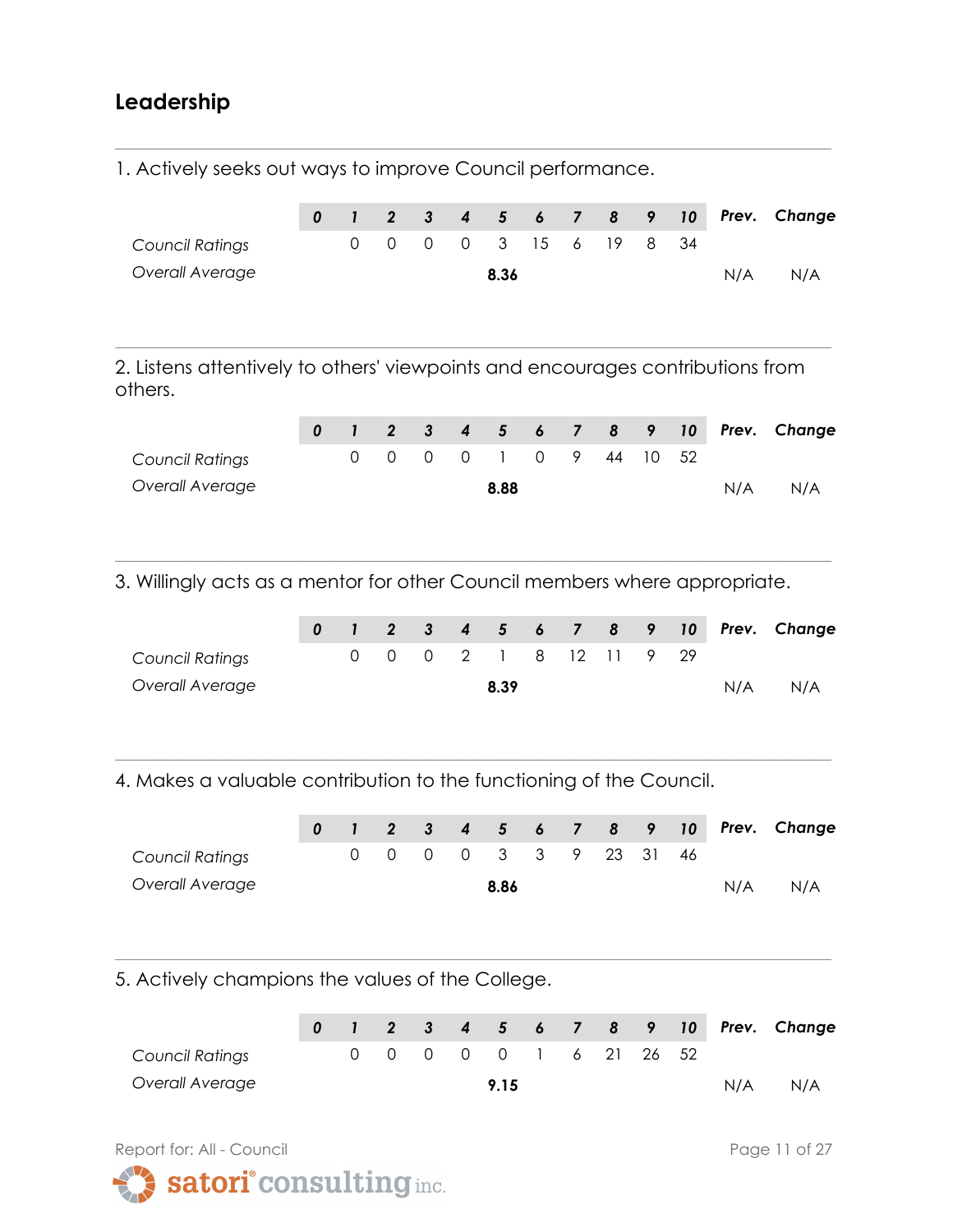6. Is ready to take on the responsibility of being part of the Executive Committee.

|                        |  |  |                       |  |  |     | 0 1 2 3 4 5 6 7 8 9 10 Prev. Change |
|------------------------|--|--|-----------------------|--|--|-----|-------------------------------------|
| <b>Council Ratings</b> |  |  | 2 1 1 1 3 5 1 7 12 50 |  |  |     |                                     |
| Overall Average        |  |  | 8.76                  |  |  | N/A | N/A                                 |

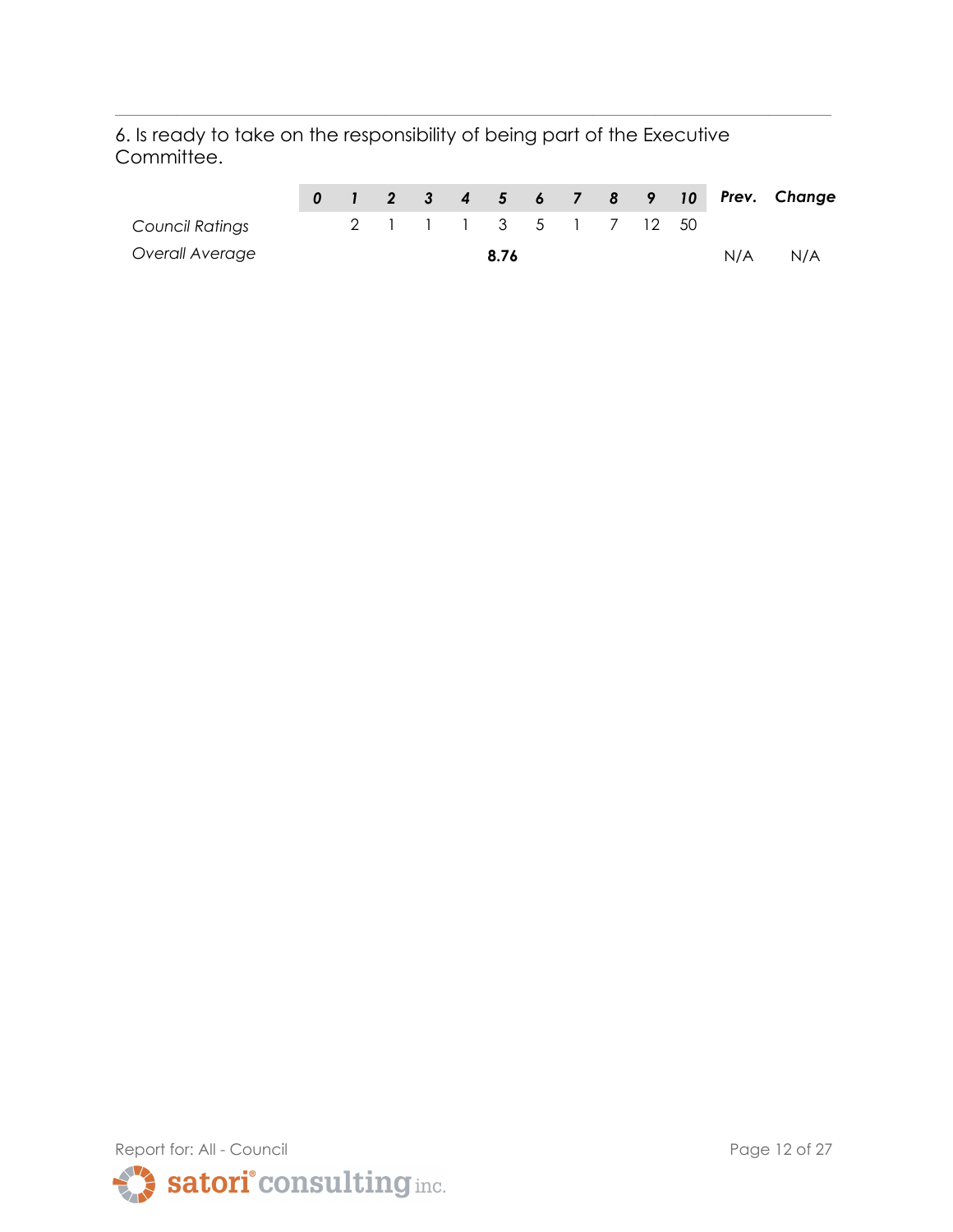# **Highest and Lowest Rated Questions**

#### **Highest Rated Questions (High to Low)**

| <b>Question</b>                                                                                                                                                                                                    | Competency                            | <b>Overall</b> |
|--------------------------------------------------------------------------------------------------------------------------------------------------------------------------------------------------------------------|---------------------------------------|----------------|
| 8. Publicly supports Council decisions, policies and position<br>statements taken by the Council. (acts with one voice).                                                                                           | Behaviour and<br>Relationships        | 9.8            |
| 7. Maintains confidentiality as set out in section (36) 1 of the<br>Regulated health Professions Act, 1991 and complies with<br>conflict of interest requirements as set out in the by-laws<br>and Council policy. | Governance                            | 9.7            |
| 10. Understands and respects the role of Chair.                                                                                                                                                                    | Behaviour and<br>Relationships        | 9.7            |
| 11. Is respectful and professional.                                                                                                                                                                                | <b>Behaviour and</b><br>Relationships | 9.6            |
| 7. Is respectful of the contributions of the Council committees<br>and focuses on building on the work that they do.                                                                                               | Behaviour and<br>Relationships        | 9.41           |

#### **Lowest Rated Questions (Low to High)**

| <b>Question</b>                                                                                                                                   | Competency | <b>Overall</b> |
|---------------------------------------------------------------------------------------------------------------------------------------------------|------------|----------------|
| 8. Is ready to take on the responsibility of being Council Chair<br>and has the skills and abilities important for this role.                     | Governance | 8.21           |
| 9. Always acts independent of management.                                                                                                         | Governance | 8.25           |
| 1. Actively seeks out ways to improve Council performance.                                                                                        | Leadership | 8.36           |
| 3. Willingly acts as a mentor for other Council members where<br>appropriate.                                                                     | Leadership | 8.39           |
| 1. Has sufficient understanding of the Regulated Health<br>Professionals Act, 1991, the Naturopathy Act, 2007 to<br>inform their governance role. | Governance | 8.41           |

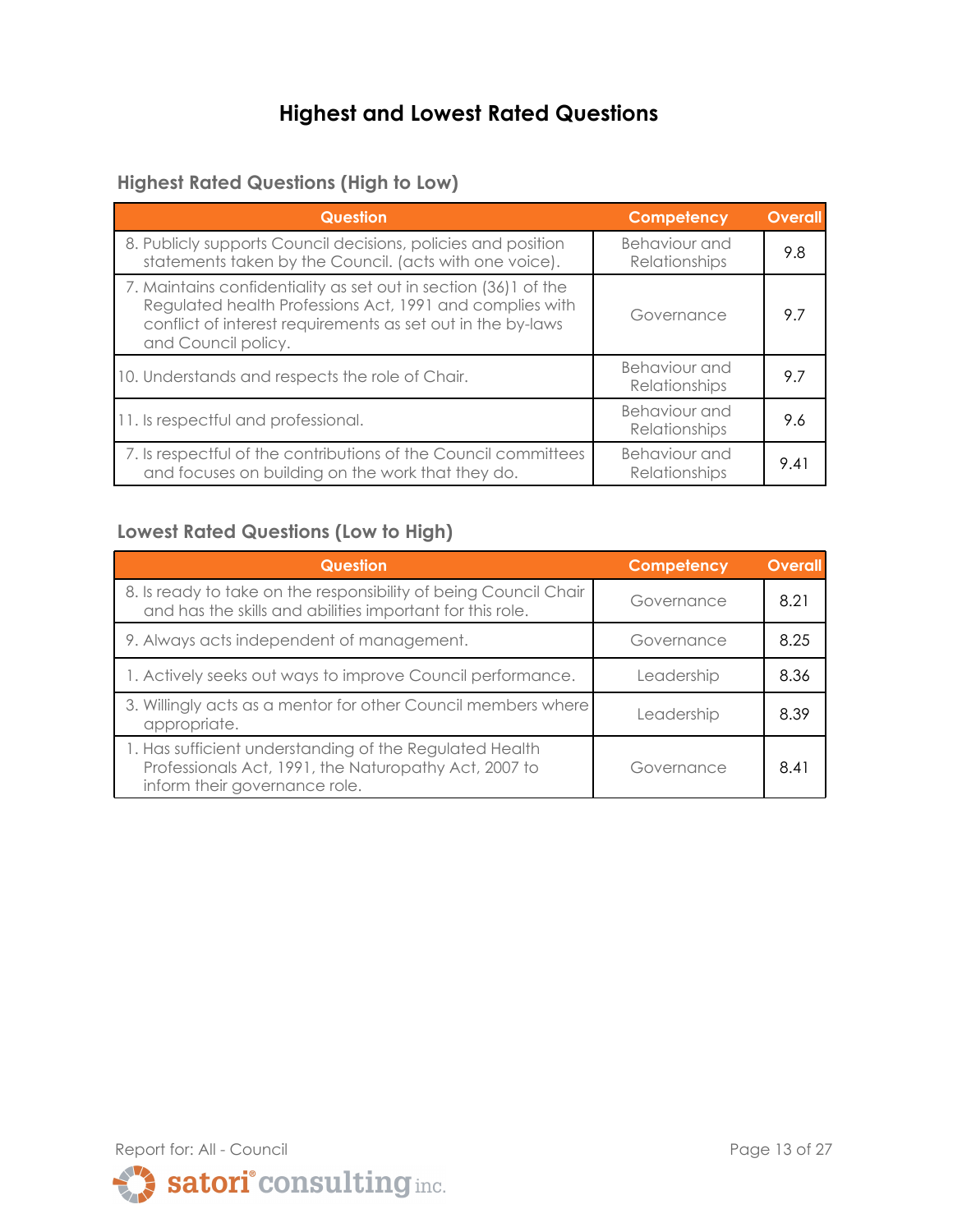**Council Effectiveness**

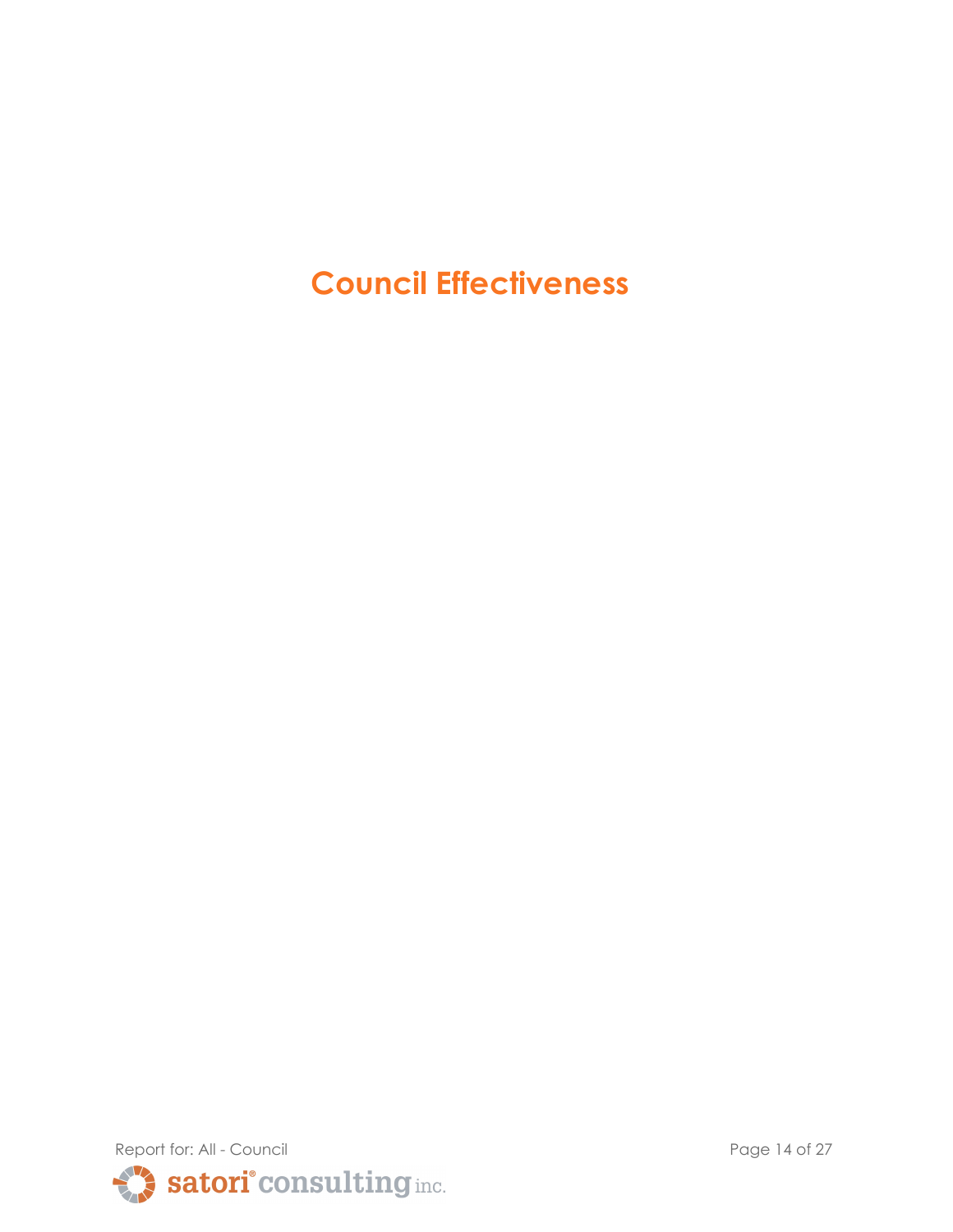# **Average Rating by Competencies**



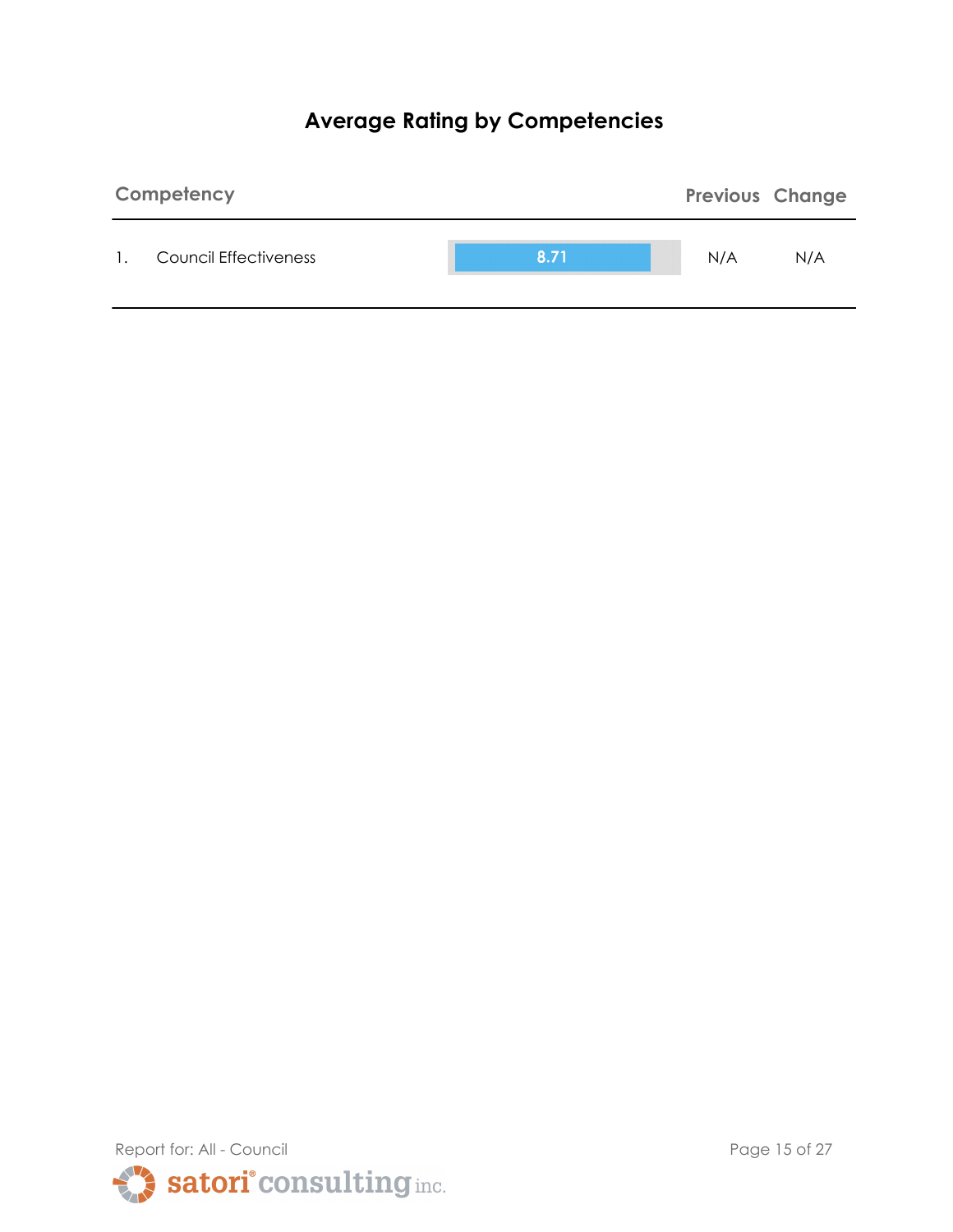## **Competencies**

**\_\_\_\_\_\_\_\_\_\_\_\_\_\_\_\_\_\_\_\_\_\_\_\_\_\_\_\_\_\_\_\_\_\_\_\_\_\_\_\_\_\_\_\_\_\_\_\_\_\_\_\_\_\_\_\_\_\_\_\_\_\_\_\_\_\_\_\_\_**

## **Council Effectiveness**

1. The Council effectively monitors CEO performance against the broad objectives and executive limitations on a regular basis.

|                 |  |  |  |  |                     |  |     | 0 1 2 3 4 5 6 7 8 9 10 Prev. Change |
|-----------------|--|--|--|--|---------------------|--|-----|-------------------------------------|
| Council Ratings |  |  |  |  | 0 0 0 0 0 0 1 2 2 5 |  |     |                                     |
| Overall Average |  |  |  |  |                     |  | N/A | N/A                                 |

2. The current Council has the strength and depth to steer the College through a financial crisis, a reputation-damaging event, or sudden CEO resignation.

**\_\_\_\_\_\_\_\_\_\_\_\_\_\_\_\_\_\_\_\_\_\_\_\_\_\_\_\_\_\_\_\_\_\_\_\_\_\_\_\_\_\_\_\_\_\_\_\_\_\_\_\_\_\_\_\_\_\_\_\_\_\_\_\_\_\_\_\_\_**

|                        |  |  |                     |  |  |     | 0 1 2 3 4 5 6 7 8 9 10 Prev. Change |
|------------------------|--|--|---------------------|--|--|-----|-------------------------------------|
| <b>Council Ratings</b> |  |  | 0 0 0 0 0 1 0 2 4 3 |  |  |     |                                     |
| Overall Average        |  |  | 8.8                 |  |  | N/A | N/A                                 |

**\_\_\_\_\_\_\_\_\_\_\_\_\_\_\_\_\_\_\_\_\_\_\_\_\_\_\_\_\_\_\_\_\_\_\_\_\_\_\_\_\_\_\_\_\_\_\_\_\_\_\_\_\_\_\_\_\_\_\_\_\_\_\_\_\_\_\_\_\_**

3. The Council spends appropriate time on matters crucial to the future prosperity and direction of the College.

|                 |  |  |      |  |                     |  |     | 0 1 2 3 4 5 6 7 8 9 10 Prev. Change |
|-----------------|--|--|------|--|---------------------|--|-----|-------------------------------------|
| Council Ratings |  |  |      |  | 0 0 0 0 0 0 1 3 3 4 |  |     |                                     |
| Overall Average |  |  | 8.91 |  |                     |  | N/A | N/A                                 |

**\_\_\_\_\_\_\_\_\_\_\_\_\_\_\_\_\_\_\_\_\_\_\_\_\_\_\_\_\_\_\_\_\_\_\_\_\_\_\_\_\_\_\_\_\_\_\_\_\_\_\_\_\_\_\_\_\_\_\_\_\_\_\_\_\_\_\_\_\_**

4. The Council maintains a governance framework that adds value to the business.

|                        |  |  |      |  |                     |  |     | 0 1 2 3 4 5 6 7 8 9 10 Prev. Change |
|------------------------|--|--|------|--|---------------------|--|-----|-------------------------------------|
| <b>Council Ratings</b> |  |  |      |  | 0 0 0 0 0 0 0 3 4 4 |  |     |                                     |
| Overall Average        |  |  | 9.09 |  |                     |  | N/A | N/A                                 |

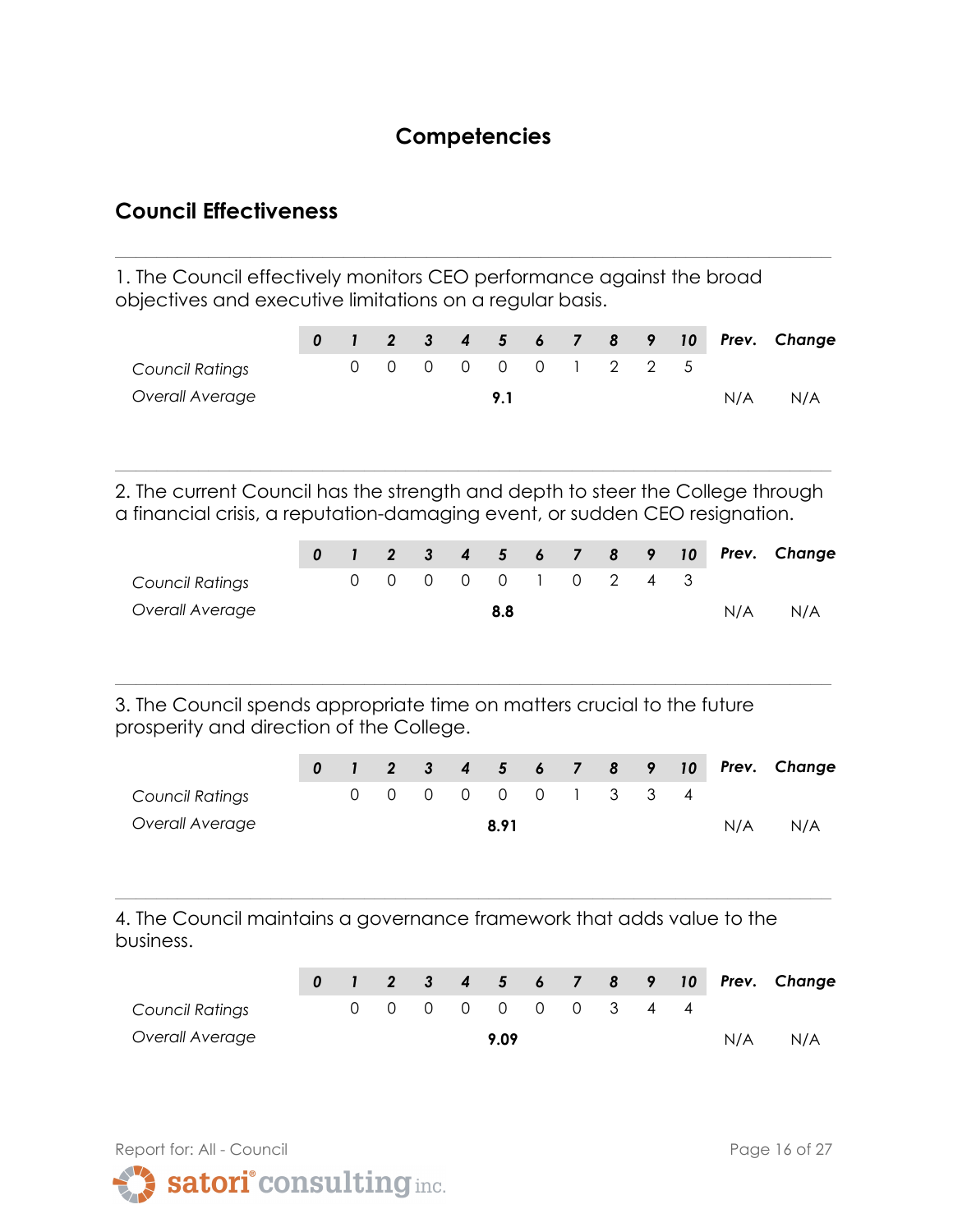5. As a Council, we engage in an appropriate amount of Councilmanagement debate before a specific strategy is decided.

|                          | 0 |          |            |                                                                                                                 |                 |  |  |     | 1 2 3 4 5 6 7 8 9 10 Prev. Change |
|--------------------------|---|----------|------------|-----------------------------------------------------------------------------------------------------------------|-----------------|--|--|-----|-----------------------------------|
| Council Ratings          |   |          | $0\quad 0$ |                                                                                                                 | 0 0 0 0 2 2 6 1 |  |  |     |                                   |
| Overall Average          |   |          |            |                                                                                                                 | 8.55            |  |  | N/A | N/A                               |
| <br>$\sim$ $\sim$ $\sim$ |   | $\cdots$ |            | the contract of the contract of the contract of the contract of the contract of the contract of the contract of |                 |  |  |     |                                   |

**\_\_\_\_\_\_\_\_\_\_\_\_\_\_\_\_\_\_\_\_\_\_\_\_\_\_\_\_\_\_\_\_\_\_\_\_\_\_\_\_\_\_\_\_\_\_\_\_\_\_\_\_\_\_\_\_\_\_\_\_\_\_\_\_\_\_\_\_\_**

6. As a Council, we are adding long-term value to all our stakeholders.

|                        |  |  |     |  |                     |  |     | 0 1 2 3 4 5 6 7 8 9 10 Prev. Change |
|------------------------|--|--|-----|--|---------------------|--|-----|-------------------------------------|
| <b>Council Ratings</b> |  |  |     |  | 0 0 0 0 0 0 0 3 5 2 |  |     |                                     |
| Overall Average        |  |  | 8.9 |  |                     |  | N/A | N/A                                 |

7. The Council closely monitors the culture of the College and the contribution the CEO makes toward it, to help ensure the culture fits with the College's strategic direction and plans.

**\_\_\_\_\_\_\_\_\_\_\_\_\_\_\_\_\_\_\_\_\_\_\_\_\_\_\_\_\_\_\_\_\_\_\_\_\_\_\_\_\_\_\_\_\_\_\_\_\_\_\_\_\_\_\_\_\_\_\_\_\_\_\_\_\_\_\_\_\_**

|                 |  |  |                     |  |  |     | 0 1 2 3 4 5 6 7 8 9 10 Prev. Change |
|-----------------|--|--|---------------------|--|--|-----|-------------------------------------|
| Council Ratings |  |  | 0 0 0 0 0 0 1 2 4 2 |  |  |     |                                     |
| Overall Average |  |  | 8.78                |  |  | N/A | N/A                                 |

**\_\_\_\_\_\_\_\_\_\_\_\_\_\_\_\_\_\_\_\_\_\_\_\_\_\_\_\_\_\_\_\_\_\_\_\_\_\_\_\_\_\_\_\_\_\_\_\_\_\_\_\_\_\_\_\_\_\_\_\_\_\_\_\_\_\_\_\_\_**

8. The Council has the requisite skill sets to provide effective risk oversight.

|                        |  |  |                     |  |  |     | 0 1 2 3 4 5 6 7 8 9 10 Prev. Change |
|------------------------|--|--|---------------------|--|--|-----|-------------------------------------|
| <b>Council Ratings</b> |  |  | 0 0 0 0 0 0 1 5 2 1 |  |  |     |                                     |
| Overall Average        |  |  | 8.33                |  |  | N/A | N/A                                 |

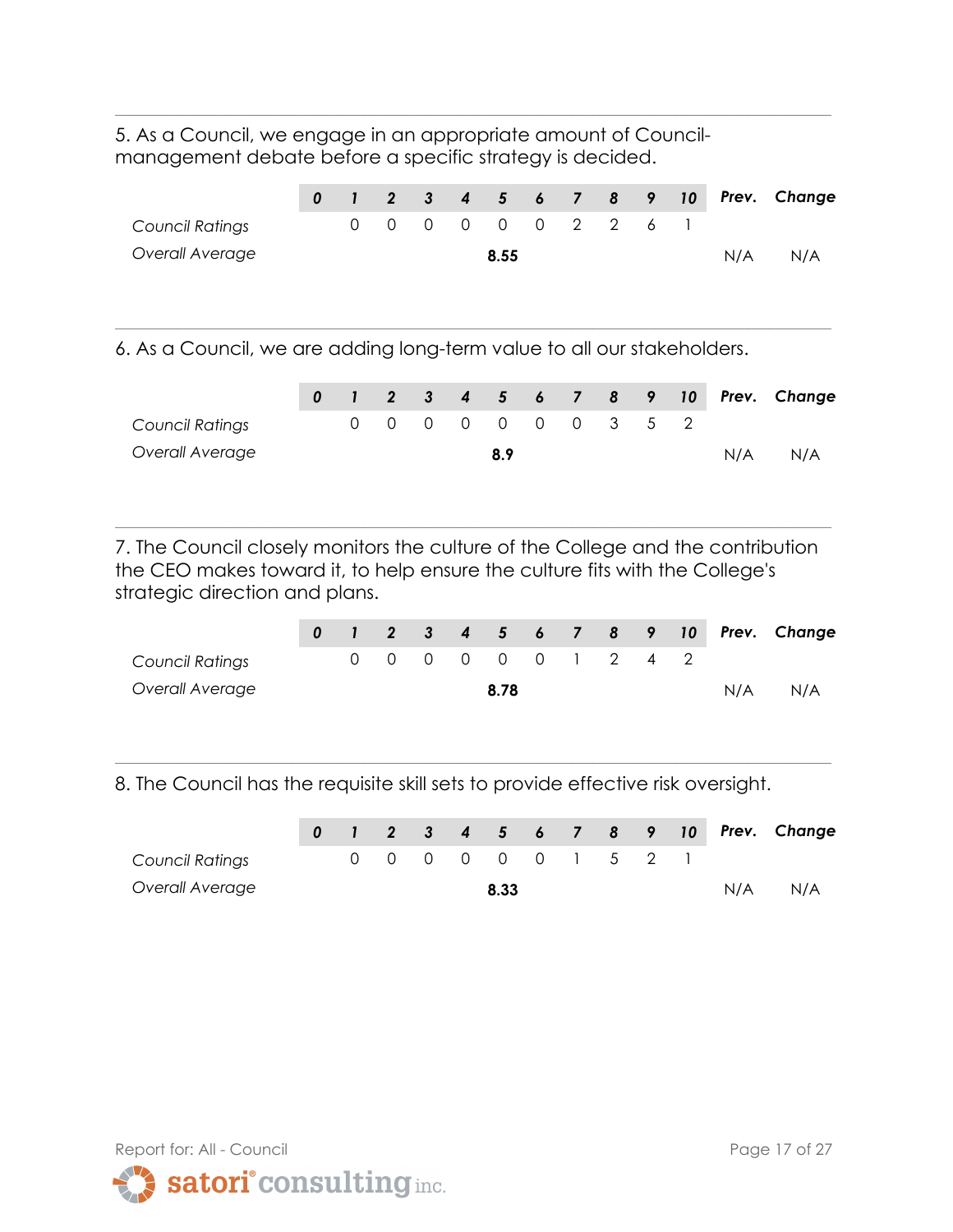9. The Council understands the College's top risks and how management is managing these risks.

**\_\_\_\_\_\_\_\_\_\_\_\_\_\_\_\_\_\_\_\_\_\_\_\_\_\_\_\_\_\_\_\_\_\_\_\_\_\_\_\_\_\_\_\_\_\_\_\_\_\_\_\_\_\_\_\_\_\_\_\_\_\_\_\_\_\_\_\_\_**

|                 |  |  |                     |  |  |     | 0 1 2 3 4 5 6 7 8 9 10 Prev. Change |
|-----------------|--|--|---------------------|--|--|-----|-------------------------------------|
| Council Ratings |  |  | 0 0 0 0 0 0 1 4 2 2 |  |  |     |                                     |
| Overall Average |  |  | 8.56                |  |  | N/A | N/A                                 |
|                 |  |  |                     |  |  |     |                                     |
|                 |  |  |                     |  |  |     |                                     |

10. Newly elected or appointed Council members receive adequate orientation to their role and what is expected of them.

|                 |  |  |                     |  |  |     | 0 1 2 3 4 5 6 7 8 9 10 Prev. Change |
|-----------------|--|--|---------------------|--|--|-----|-------------------------------------|
| Council Ratings |  |  | 0 0 0 1 2 1 2 2 0 2 |  |  |     |                                     |
| Overall Average |  |  |                     |  |  | N/A | N/A                                 |
|                 |  |  |                     |  |  |     |                                     |

11. The Council's ability to act independently of senior management is demonstrated through practices such as by rejecting recommendations with which the Council disagrees.

|                 |  |  |      |  |                     |  |     | 0 1 2 3 4 5 6 7 8 9 10 Prev. Change |
|-----------------|--|--|------|--|---------------------|--|-----|-------------------------------------|
| Council Ratings |  |  |      |  | 0 0 0 0 0 0 4 2 1 2 |  |     |                                     |
| Overall Average |  |  | 8.11 |  |                     |  | N/A | N/A                                 |

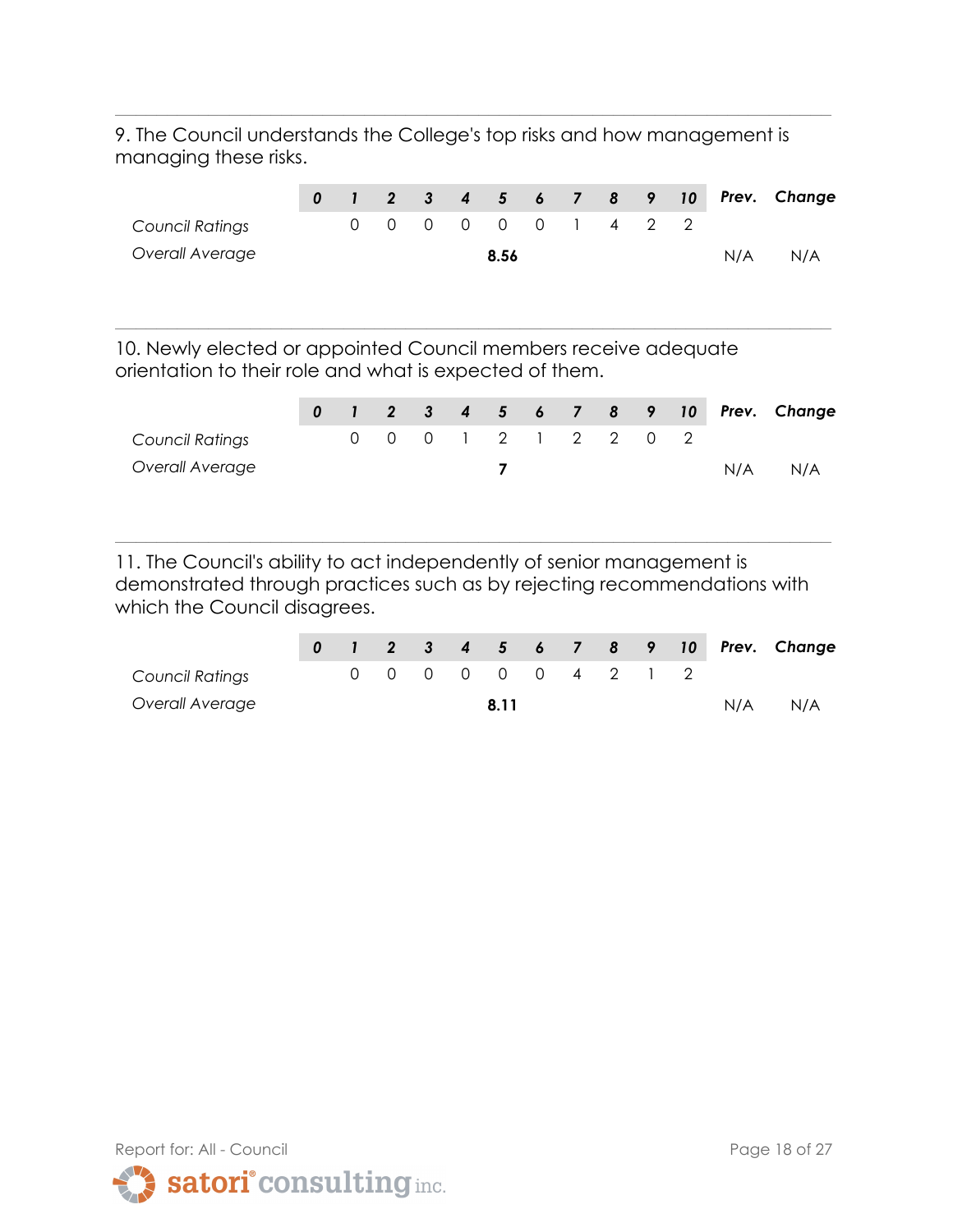12. The Council effectively uses the time devoted to in-camera to discuss either (a) matters involving public security or (b) financial or personal or other matters of such a nature that the harm created by the disclosure would outweigh the desirability of adhering to the principle that meetings as set out in section 7 of the code; (c) a person involved in a criminal proceeding or civil suit or proceeding may be prejudiced; (d) personnel matters or property acquisitions; (e) instructions or opinions received from the solicitors for the College; or (f) deliberate as to whether to exclude the public from a meeting or whether to make an order under subsection (3). 1991, c. 18, Sched. 2, s. 7 (2); 2007, c. 10, Sched. M, s. 20 (2).

**\_\_\_\_\_\_\_\_\_\_\_\_\_\_\_\_\_\_\_\_\_\_\_\_\_\_\_\_\_\_\_\_\_\_\_\_\_\_\_\_\_\_\_\_\_\_\_\_\_\_\_\_\_\_\_\_\_\_\_\_\_\_\_\_\_\_\_\_\_**

|                 |  |  |                     |  |  |     | 0 1 2 3 4 5 6 7 8 9 10 Prev. Change |
|-----------------|--|--|---------------------|--|--|-----|-------------------------------------|
| Council Ratings |  |  | 0 0 0 0 0 0 0 1 3 4 |  |  |     |                                     |
| Overall Average |  |  | 9.38                |  |  | N/A | N/A                                 |

13. The Council meeting agendas provide sufficient opportunity to discuss results, strategic initiatives, corporate strategy, and other relevant information to ensure informed decisions.

**\_\_\_\_\_\_\_\_\_\_\_\_\_\_\_\_\_\_\_\_\_\_\_\_\_\_\_\_\_\_\_\_\_\_\_\_\_\_\_\_\_\_\_\_\_\_\_\_\_\_\_\_\_\_\_\_\_\_\_\_\_\_\_\_\_\_\_\_\_**

|                 |  |  |      |  |                     |  |     | 0 1 2 3 4 5 6 7 8 9 10 Prev. Change |
|-----------------|--|--|------|--|---------------------|--|-----|-------------------------------------|
| Council Ratings |  |  |      |  | 0 0 0 0 0 0 0 3 4 4 |  |     |                                     |
| Overall Average |  |  | 9.09 |  |                     |  | N/A | N/A                                 |

14. The current committee structure adds value by adhering to their mandates and reporting back the Council.

**\_\_\_\_\_\_\_\_\_\_\_\_\_\_\_\_\_\_\_\_\_\_\_\_\_\_\_\_\_\_\_\_\_\_\_\_\_\_\_\_\_\_\_\_\_\_\_\_\_\_\_\_\_\_\_\_\_\_\_\_\_\_\_\_\_\_\_\_\_**

|                 |  |  |  |                     |  |  |     | 0 1 2 3 4 5 6 7 8 9 10 Prev. Change |
|-----------------|--|--|--|---------------------|--|--|-----|-------------------------------------|
| Council Ratings |  |  |  | 0 0 0 0 0 0 0 4 1 4 |  |  |     |                                     |
| Overall Average |  |  |  |                     |  |  | N/A | N/A                                 |

15. Council meetings are frequent enough to ensure effective governance.

**\_\_\_\_\_\_\_\_\_\_\_\_\_\_\_\_\_\_\_\_\_\_\_\_\_\_\_\_\_\_\_\_\_\_\_\_\_\_\_\_\_\_\_\_\_\_\_\_\_\_\_\_\_\_\_\_\_\_\_\_\_\_\_\_\_\_\_\_\_**

|                        |  |  |      |                     |  |  |     | 0 1 2 3 4 5 6 7 8 9 10 Prev. Change |
|------------------------|--|--|------|---------------------|--|--|-----|-------------------------------------|
| <b>Council Ratings</b> |  |  |      | 0 0 0 0 0 0 0 3 2 4 |  |  |     |                                     |
| Overall Average        |  |  | 9.11 |                     |  |  | N/A | N/A                                 |

Report for: All - Council **Page 19 of 27** 

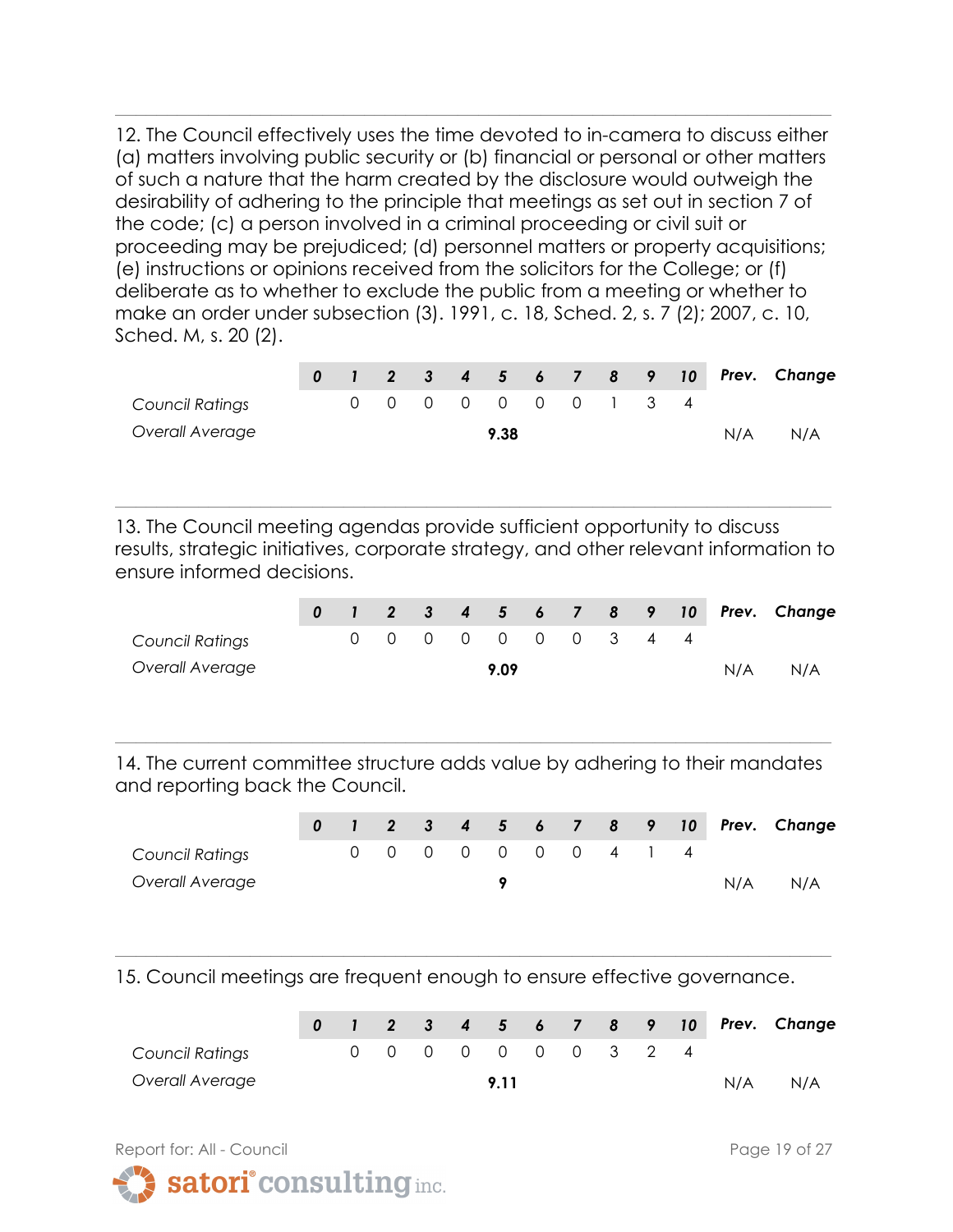16. List one or two areas that you believe the Council could benefit from additional training/education.

- **■** Assessing CEO
- **■** Conflict management
- **■** Developments in heath profession regulation in canada
- Non-profession council members understanding the profession better.
- Orientation needs work
- **■** Planning
- Public Council members Naturopathy 101
- Regular orientation-type training our Governance Model, what risk-based regulation entails
- **■** Risk
- Role as council members
- Social responsibilities in modern requlatory environment (ie. ensuring equality, diversity and inclusion)
- **■** The importance of reaching out/connecting with our Registrants
- **■** The importance of some unstructured discussion time

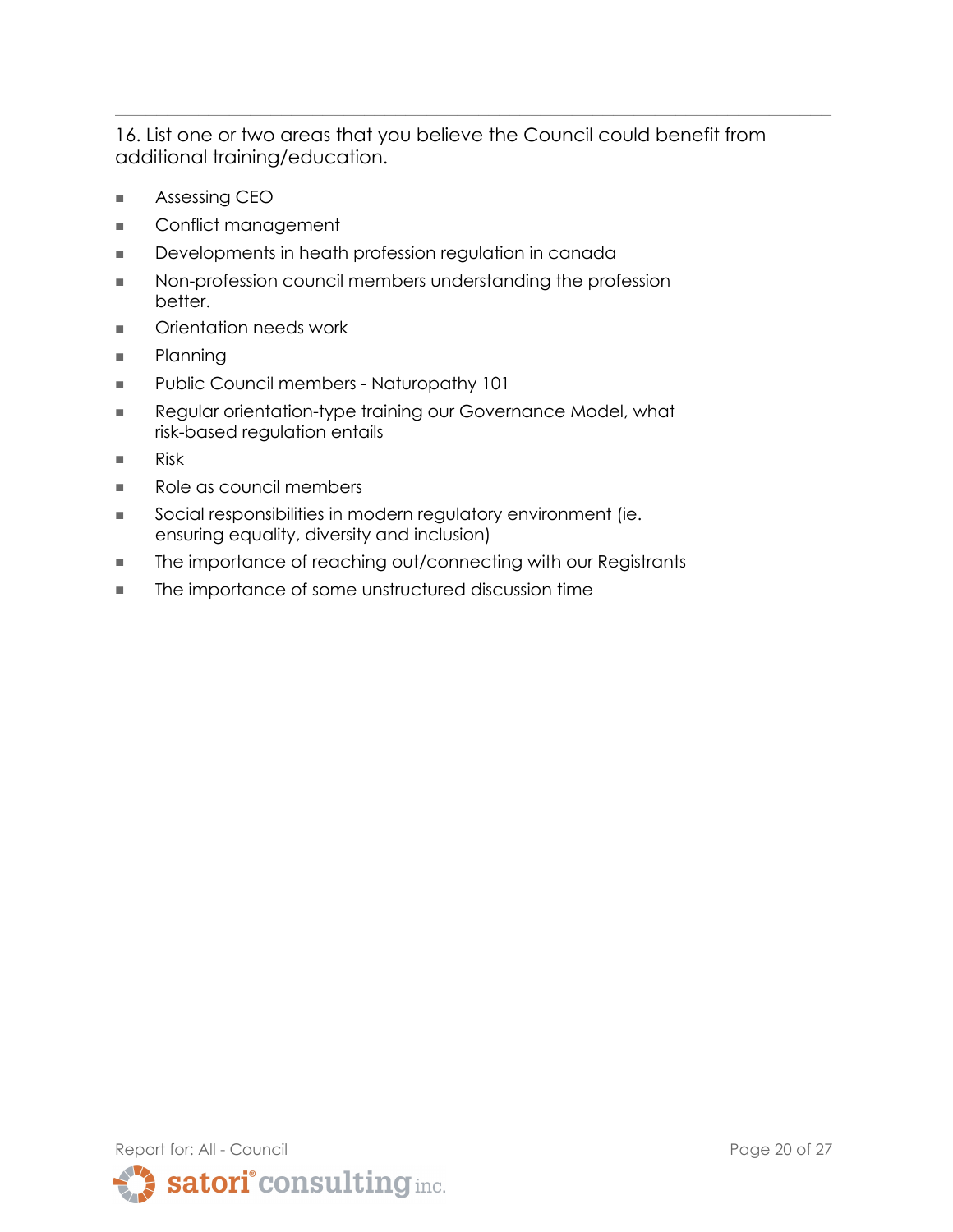# **Highest and Lowest Rated Questions**

#### **Highest Rated Questions (High to Low)**

| <b>Question</b>                                                                                                                                                                                                                                                                                                                                                                                                                                                                                                                                                                                                                                                                                                                                                                                      | Competency                   | <b>Overall</b> |
|------------------------------------------------------------------------------------------------------------------------------------------------------------------------------------------------------------------------------------------------------------------------------------------------------------------------------------------------------------------------------------------------------------------------------------------------------------------------------------------------------------------------------------------------------------------------------------------------------------------------------------------------------------------------------------------------------------------------------------------------------------------------------------------------------|------------------------------|----------------|
| 12. The Council effectively uses the time devoted to in-camera<br>to discuss either (a) matters involving public security or (b)<br>financial or personal or other matters of such a nature that<br>the harm created by the disclosure would outweigh the<br>desirability of adhering to the principle that meetings as set<br>out in section 7 of the code; (c) a person involved in a<br>criminal proceeding or civil suit or proceeding may be<br>prejudiced; (d) personnel matters or property acquisitions;<br>(e) instructions or opinions received from the solicitors for<br>the College; or (f) deliberate as to whether to exclude the<br>public from a meeting or whether to make an order under<br>subsection (3). 1991, c. 18, Sched. 2, s. 7 (2); 2007, c. 10,<br>Sched. M, s. 20 (2). | Council Effectiveness        | 9.38           |
| 15. Council meetings are frequent enough to ensure effective<br>governance.                                                                                                                                                                                                                                                                                                                                                                                                                                                                                                                                                                                                                                                                                                                          | <b>Council Effectiveness</b> | 9.11           |
| 1. The Council effectively monitors CEO performance against<br>the broad objectives and executive limitations on a regular<br>basis.                                                                                                                                                                                                                                                                                                                                                                                                                                                                                                                                                                                                                                                                 | <b>Council Effectiveness</b> | 9.1            |
| 13. The Council meeting agendas provide sufficient<br>opportunity to discuss results, strategic initiatives, corporate<br>strategy, and other relevant information to ensure informed<br>decisions.                                                                                                                                                                                                                                                                                                                                                                                                                                                                                                                                                                                                  | <b>Council Effectiveness</b> | 9.09           |
| 4. The Council maintains a governance framework that adds<br>value to the business.                                                                                                                                                                                                                                                                                                                                                                                                                                                                                                                                                                                                                                                                                                                  | Council Effectiveness        | 9.09           |

#### **Lowest Rated Questions (Low to High)**

| Question                                                                                                                                                                              | Competency                   | <b>Overall</b> |
|---------------------------------------------------------------------------------------------------------------------------------------------------------------------------------------|------------------------------|----------------|
| 10. Newly elected or appointed Council members receive<br>adequate orientation to their role and what is expected of<br>them.                                                         | <b>Council Effectiveness</b> |                |
| 11. The Council's ability to act independently of senior<br>management is demonstrated through practices such as<br>by rejecting recommendations with which the Council<br>disagrees. | <b>Council Effectiveness</b> | 8.11           |
| 8. The Council has the requisite skill sets to provide effective<br>risk oversight.                                                                                                   | <b>Council Effectiveness</b> | 8.33           |
| 5. As a Council, we engage in an appropriate amount of<br>Council-management debate before a specific strategy is<br>decided.                                                         | <b>Council Effectiveness</b> | 8.55           |
| 9. The Council understands the College's top risks and how<br>management is managing these risks.                                                                                     | <b>Council Effectiveness</b> | 8.56           |



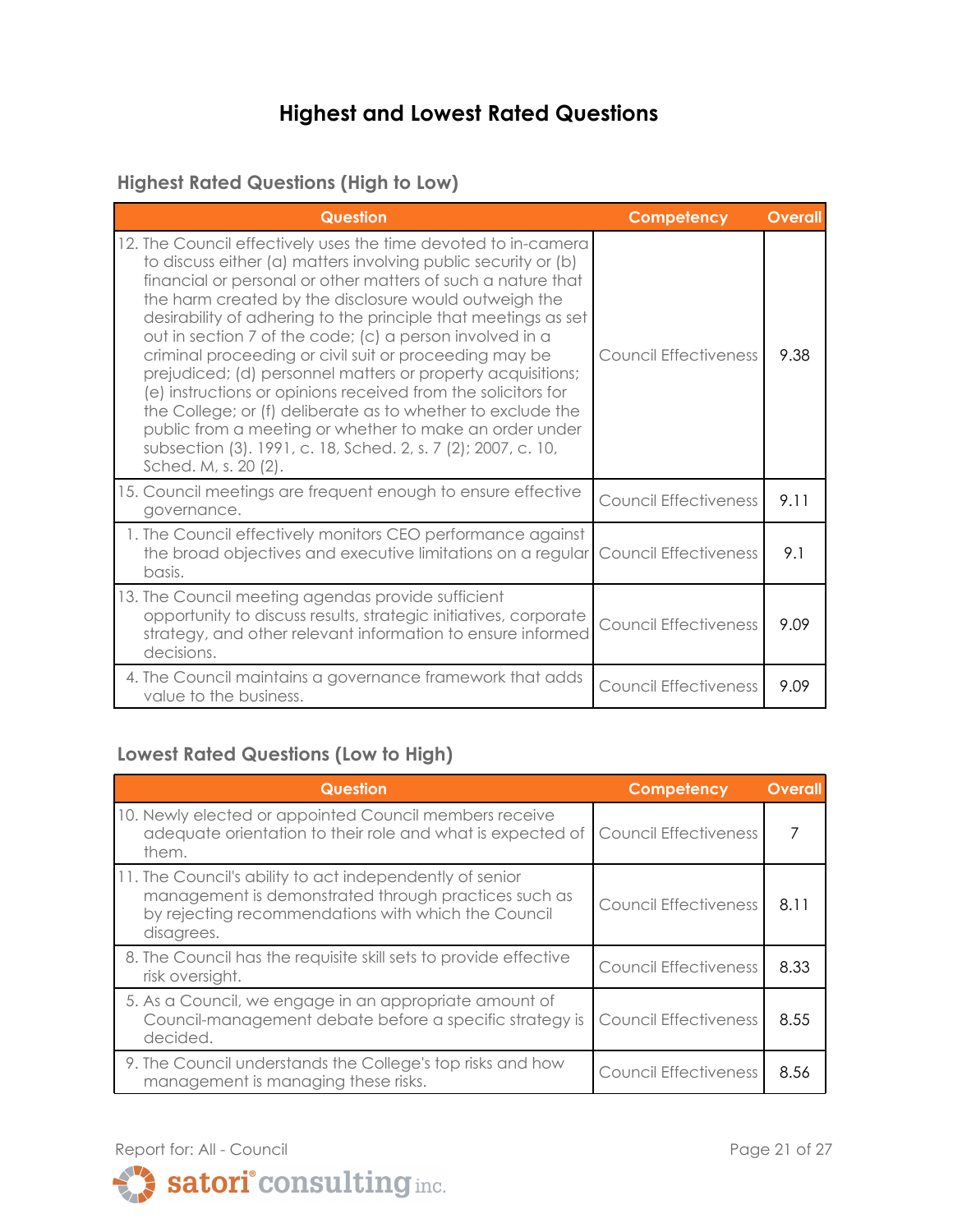# **Committee Effectiveness**

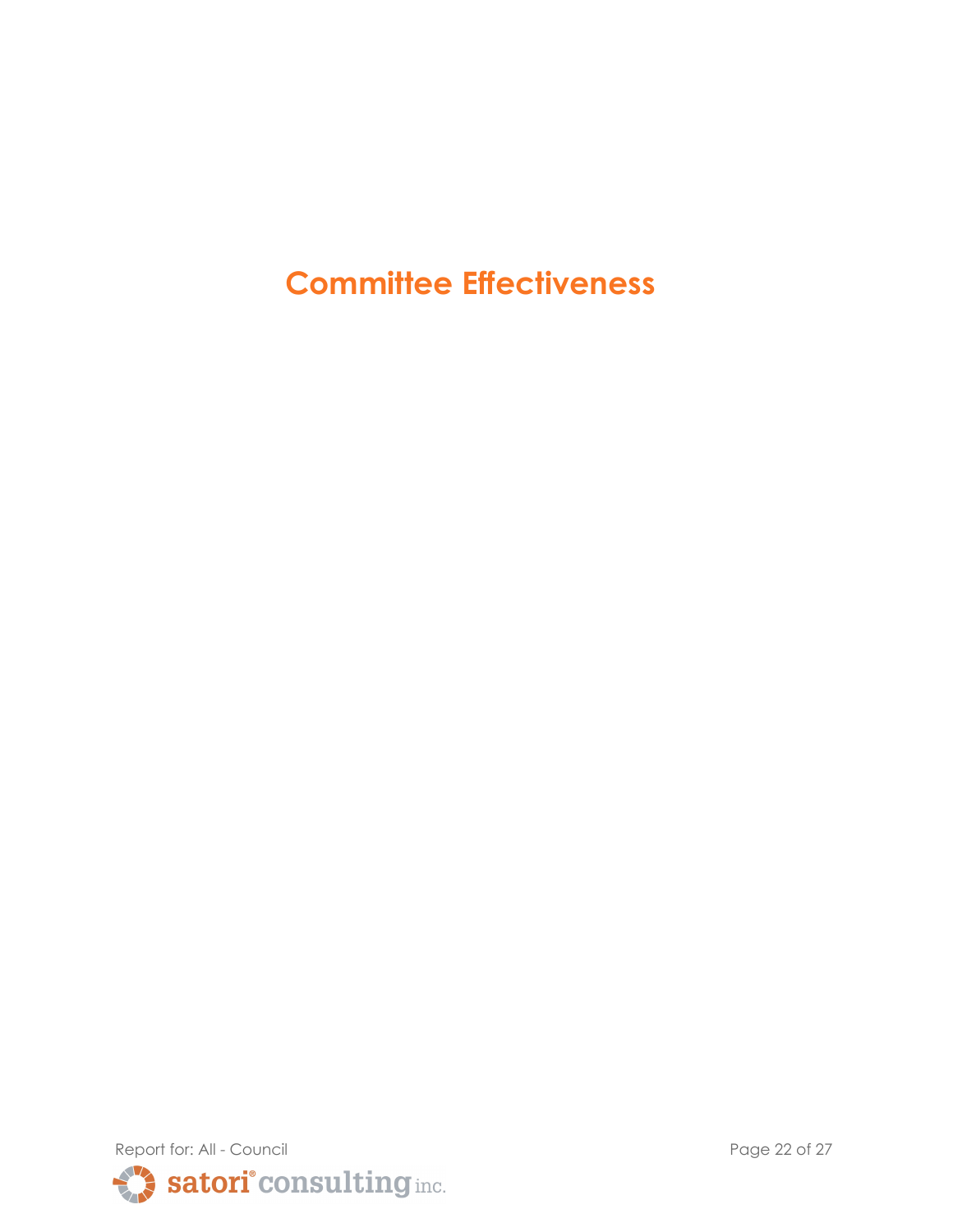# **Average Rating by Competencies**



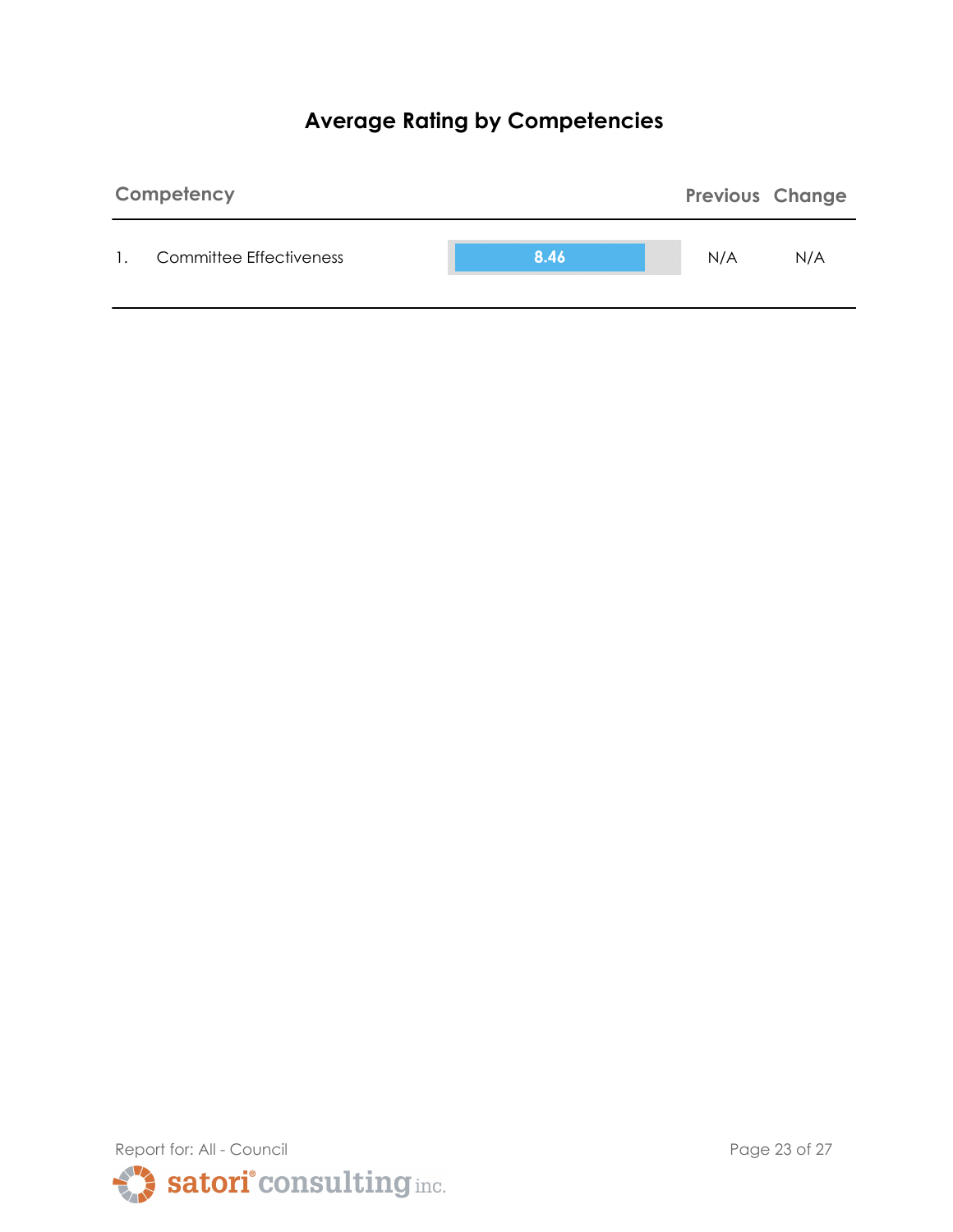## **Competencies**

**\_\_\_\_\_\_\_\_\_\_\_\_\_\_\_\_\_\_\_\_\_\_\_\_\_\_\_\_\_\_\_\_\_\_\_\_\_\_\_\_\_\_\_\_\_\_\_\_\_\_\_\_\_\_\_\_\_\_\_\_\_\_\_\_\_\_\_\_\_**

### **Committee Effectiveness**

1. How informative and relevant are the reports to Council from the Audit Committee.

|                          |  |  |                     |  |  |     | 0 1 2 3 4 5 6 7 8 9 10 Prev. Change |
|--------------------------|--|--|---------------------|--|--|-----|-------------------------------------|
| <b>Committee Ratings</b> |  |  | 0 0 0 0 0 0 3 2 4 1 |  |  |     |                                     |
| Overall Average          |  |  | 8.3                 |  |  | N/A | N/A                                 |

2. How informative and relevant are the reports to Council from the Discipline Committee.

**\_\_\_\_\_\_\_\_\_\_\_\_\_\_\_\_\_\_\_\_\_\_\_\_\_\_\_\_\_\_\_\_\_\_\_\_\_\_\_\_\_\_\_\_\_\_\_\_\_\_\_\_\_\_\_\_\_\_\_\_\_\_\_\_\_\_\_\_\_**

|                   |  |  |     |  |                     |  |     | 0 1 2 3 4 5 6 7 8 9 10 Prev. Change |
|-------------------|--|--|-----|--|---------------------|--|-----|-------------------------------------|
| Committee Ratings |  |  |     |  | 0 0 0 0 0 0 2 2 5 1 |  |     |                                     |
| Overall Average   |  |  | 8.5 |  |                     |  | N/A | N/A                                 |

**\_\_\_\_\_\_\_\_\_\_\_\_\_\_\_\_\_\_\_\_\_\_\_\_\_\_\_\_\_\_\_\_\_\_\_\_\_\_\_\_\_\_\_\_\_\_\_\_\_\_\_\_\_\_\_\_\_\_\_\_\_\_\_\_\_\_\_\_\_**

3. How informative and relevant are the reports to Council from the Examinations Appeals Committee.

|                          |  |  |      |  |                     |  |     | 0 1 2 3 4 5 6 7 8 9 10 Prev. Change |
|--------------------------|--|--|------|--|---------------------|--|-----|-------------------------------------|
| <b>Committee Ratings</b> |  |  |      |  | 0 0 0 0 0 0 3 2 4 0 |  |     |                                     |
| Overall Average          |  |  | 8.11 |  |                     |  | N/A | N/A                                 |

4. How informative and relevant are the reports to Council from the Executive Committee.

|                   |  |  |  |                     |  |  |     | 0 1 2 3 4 5 6 7 8 9 10 Prev. Change |
|-------------------|--|--|--|---------------------|--|--|-----|-------------------------------------|
| Committee Ratings |  |  |  | 0 0 0 0 0 0 0 3 3 3 |  |  |     |                                     |
| Overall Average   |  |  |  |                     |  |  | N/A | N/A                                 |

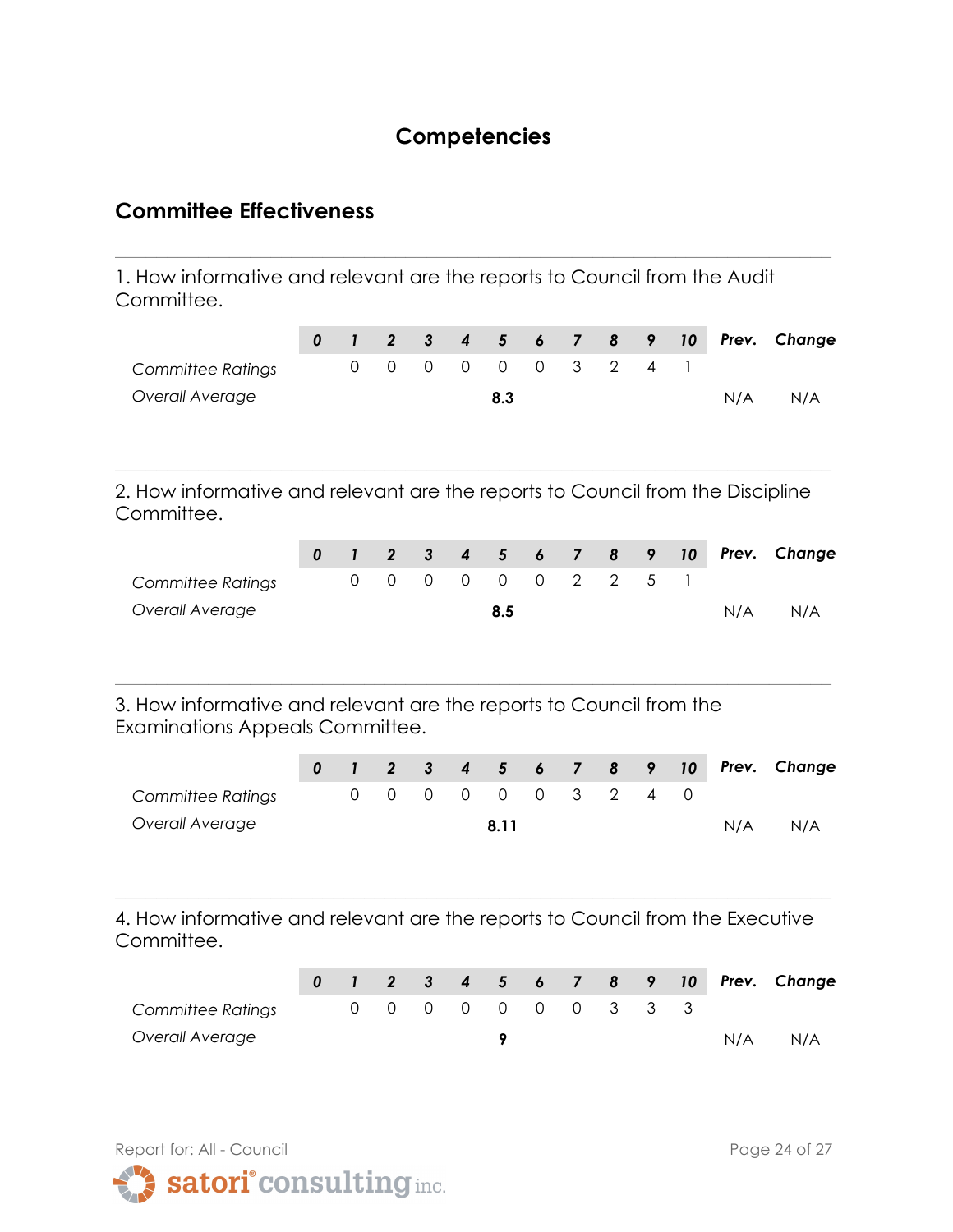5. How informative and relevant are the reports to Council from the Governance Committee.

|                   |  |  |                     |  |  |     | 0 1 2 3 4 5 6 7 8 9 10 Prev. Change |
|-------------------|--|--|---------------------|--|--|-----|-------------------------------------|
| Committee Ratings |  |  | 0 0 0 0 0 0 2 3 5 1 |  |  |     |                                     |
| Overall Average   |  |  | 8.45                |  |  | N/A | N/A                                 |
|                   |  |  |                     |  |  |     |                                     |

**\_\_\_\_\_\_\_\_\_\_\_\_\_\_\_\_\_\_\_\_\_\_\_\_\_\_\_\_\_\_\_\_\_\_\_\_\_\_\_\_\_\_\_\_\_\_\_\_\_\_\_\_\_\_\_\_\_\_\_\_\_\_\_\_\_\_\_\_\_**

**\_\_\_\_\_\_\_\_\_\_\_\_\_\_\_\_\_\_\_\_\_\_\_\_\_\_\_\_\_\_\_\_\_\_\_\_\_\_\_\_\_\_\_\_\_\_\_\_\_\_\_\_\_\_\_\_\_\_\_\_\_\_\_\_\_\_\_\_\_**

6. How informative and relevant are the reports to Council from the Governance Policy Review Committee.

|                          |  |  |                     |  |  |     | 0 1 2 3 4 5 6 7 8 9 10 Prev. Change |
|--------------------------|--|--|---------------------|--|--|-----|-------------------------------------|
| <b>Committee Ratings</b> |  |  | 0 0 0 0 0 0 2 3 4 2 |  |  |     |                                     |
| Overall Average          |  |  | 8.55                |  |  | N/A | N/A                                 |
|                          |  |  |                     |  |  |     |                                     |
|                          |  |  |                     |  |  |     |                                     |

7. How informative and relevant are the reports to Council from the Inquiries, Complaints and Reports Committee.

**\_\_\_\_\_\_\_\_\_\_\_\_\_\_\_\_\_\_\_\_\_\_\_\_\_\_\_\_\_\_\_\_\_\_\_\_\_\_\_\_\_\_\_\_\_\_\_\_\_\_\_\_\_\_\_\_\_\_\_\_\_\_\_\_\_\_\_\_\_**

|                   |  |  |     |                     |  |  |     | 0 1 2 3 4 5 6 7 8 9 10 Prev. Change |
|-------------------|--|--|-----|---------------------|--|--|-----|-------------------------------------|
| Committee Ratings |  |  |     | 0 0 0 0 0 0 1 3 5 1 |  |  |     |                                     |
| Overall Average   |  |  | 8.6 |                     |  |  | N/A | N/A                                 |

8. How informative and relevant are the reports to Council from the Inspection Committee.

|                   |  |  |      |  |                     |  |     | 0 1 2 3 4 5 6 7 8 9 10 Prev. Change |
|-------------------|--|--|------|--|---------------------|--|-----|-------------------------------------|
| Committee Ratings |  |  |      |  | 0 0 0 0 0 0 1 3 5 0 |  |     |                                     |
| Overall Average   |  |  | 8.44 |  |                     |  | N/A | N/A                                 |

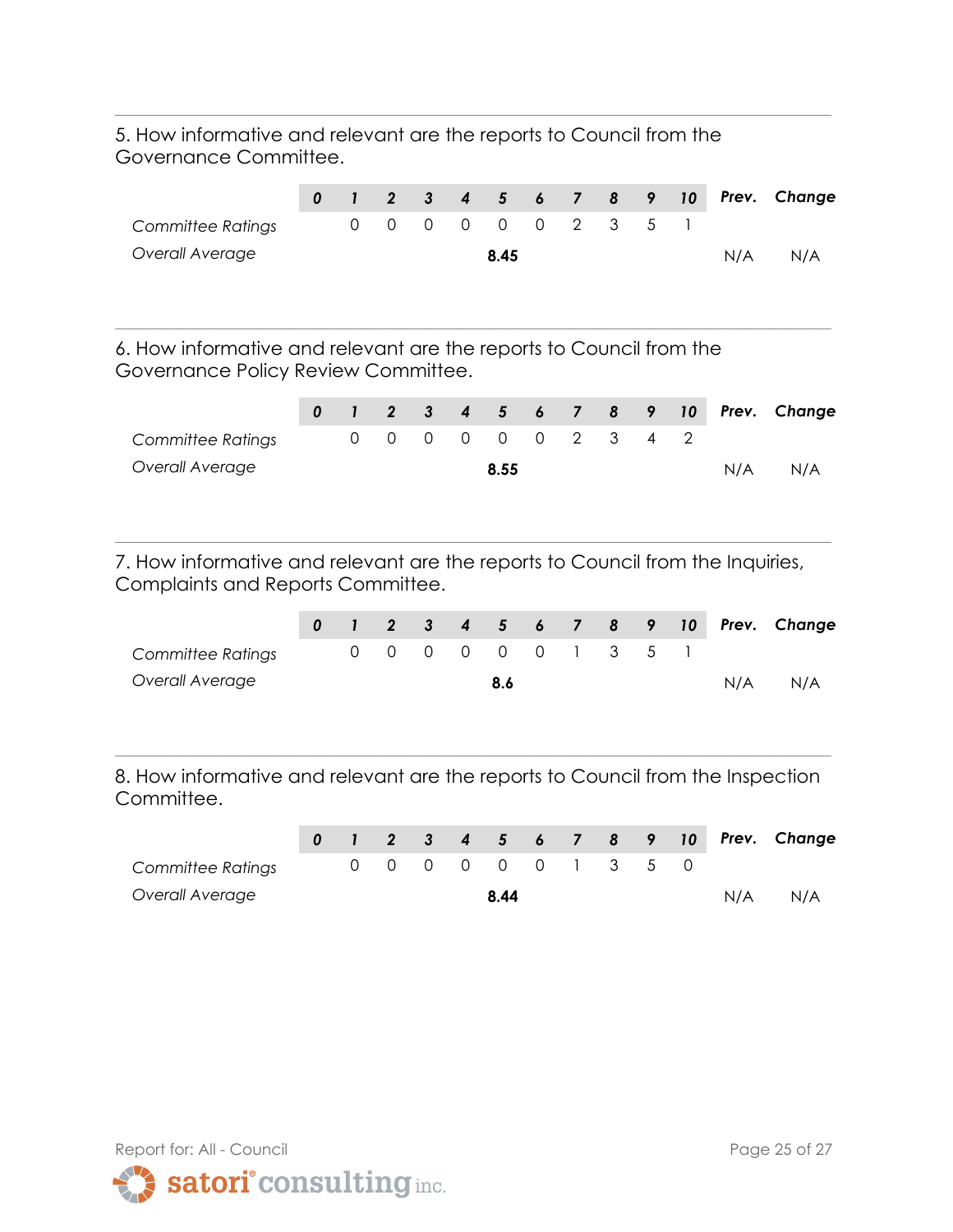9. How informative and relevant are the reports to Council from the Patient Relations Committee.

**\_\_\_\_\_\_\_\_\_\_\_\_\_\_\_\_\_\_\_\_\_\_\_\_\_\_\_\_\_\_\_\_\_\_\_\_\_\_\_\_\_\_\_\_\_\_\_\_\_\_\_\_\_\_\_\_\_\_\_\_\_\_\_\_\_\_\_\_\_**

|                          |  |  |                     |  |  |     | 0 1 2 3 4 5 6 7 8 9 10 Prev. Change |
|--------------------------|--|--|---------------------|--|--|-----|-------------------------------------|
| <b>Committee Ratings</b> |  |  | 0 0 0 0 0 0 1 3 4 0 |  |  |     |                                     |
| Overall Average          |  |  | 8.38                |  |  | N/A | N/A                                 |
|                          |  |  |                     |  |  |     |                                     |
|                          |  |  |                     |  |  |     |                                     |

**\_\_\_\_\_\_\_\_\_\_\_\_\_\_\_\_\_\_\_\_\_\_\_\_\_\_\_\_\_\_\_\_\_\_\_\_\_\_\_\_\_\_\_\_\_\_\_\_\_\_\_\_\_\_\_\_\_\_\_\_\_\_\_\_\_\_\_\_\_**

10. How informative and relevant are the reports to Council from the Quality Assurance Committee.

|                                                                                                 | 0 | $\mathbf{I}$ | $\overline{2}$ | $\mathbf{3}$ | $\boldsymbol{4}$ | $\sqrt{5}$      | $\boldsymbol{6}$ | $\overline{7}$           | 8              | 9 | 10 | Prev. | Change |
|-------------------------------------------------------------------------------------------------|---|--------------|----------------|--------------|------------------|-----------------|------------------|--------------------------|----------------|---|----|-------|--------|
| Committee Ratings                                                                               |   | 0            | 0              | $\mathbf 0$  | $\Omega$         | $\Omega$        | $\Omega$         | 3                        | 2              | 4 |    |       |        |
| Overall Average                                                                                 |   |              |                |              |                  | 8.3             |                  |                          |                |   |    | N/A   | N/A    |
| 11. How informative and relevant are the reports to Council from the<br>Registration Committee. |   |              |                |              |                  |                 |                  |                          |                |   |    |       |        |
|                                                                                                 | 0 | $\mathbf{I}$ | $\overline{2}$ | $\mathbf{3}$ | $\boldsymbol{4}$ | $5\overline{)}$ | $\boldsymbol{6}$ | $\overline{\phantom{a}}$ | 8              | 9 | 10 | Prev. | Change |
| Committee Ratings                                                                               |   | 0            | 0              | $\Omega$     | $\Omega$         | $\Omega$        | $\Omega$         |                          | $\overline{4}$ | 3 |    |       |        |
| Overall Average                                                                                 |   |              |                |              |                  | 8.44            |                  |                          |                |   |    | N/A   | N/A    |

12. How informative and relevant are the reports to Council from the Scheduled Substances Review Committee.

|                   |  |  |     |  |                     |  |     | 0 1 2 3 4 5 6 7 8 9 10 Prev. Change |
|-------------------|--|--|-----|--|---------------------|--|-----|-------------------------------------|
| Committee Ratings |  |  |     |  | 0 0 0 0 0 0 1 3 3 1 |  |     |                                     |
| Overall Average   |  |  | 8.5 |  |                     |  | N/A | N/A                                 |